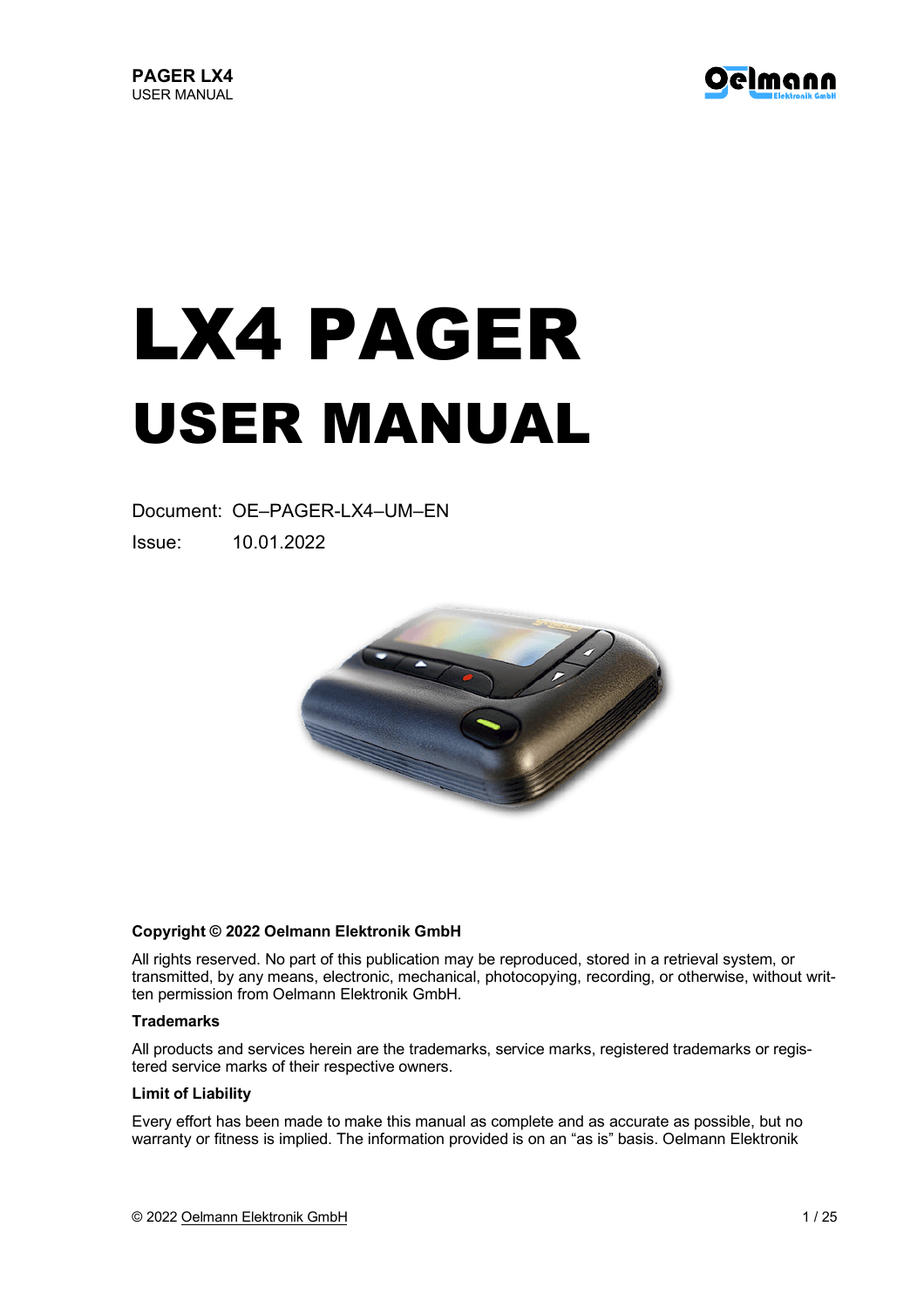

GmbH shall have neither liability nor responsibility to any person or entity with respect to any loss or damages arising from the information contained in this manual.

#### **Contact Information**

Oelmann Elektronik GmbH Rathenaustrasse 2-6 31832 Springe Germany

https://oelmann-elektronik.com service@oelmann-elektronik.de Phone +49 5041 64884−0

#### **Copyright and Trademarks**

All information contained in this document is the property of Oelmann Elektronik GmbH. All rights reserved.

This document may not, in whole or in part, be copied, photocopied, reproduced, translated, stored, or reduced to any electronic medium or machine–readable form, without prior written permission from Oelmann Elektronik GmbH.

The word "Oelmann Elektronik" and the Oelmann logo are trademarks of Oelmann Elektronik GmbH.

All trade names referenced are the service mark. trademark or registered trademark of the respective manufacturers.

#### **Disclaimer**

There are no warranties extended or granted by this document. Oelmann Elektronik accepts no responsibility for damage arising from use of the information contained in the document or of the equipment and software it describes. It is the responsibility of the user to ensure that use of such information, equipment and software complies with the laws, rules and regulations of the applicable jurisdictions.

#### **Enquiries and Comments**

If you have any enquiries regarding this document, or any comments, suggestions and notifications of errors, please contact Oelmann Elektronik GmbH.

#### **Updates of Manual and Equipment**

In the interests of improving the performance, reliability or servicing of the equipment, Oelmann Elektronik GmbH reserves the right to update the equipment, specifications and this document without prior notice.

#### **Intellectual Property Rights**

This product may be protected by one or more patents or designs of Oelmann Elektronik GmbH together with their international equivalents, pending patent or design applications, and registered trade mark:



#### **Environmental Responsibilities**

Oelmann Elektronik is an environmentally responsible company which supports waste minimization, material recovery and restrictions in the use of hazardous materials.

The European Union's Waste Electrical and Electronic Equipment (WEEE) Directive requires that this product be disposed of separately from the general waste stream when its service life is over. Please be environmentally responsible and dispose through the original supplier, or contact Oelmann Elektronik.

Oelmann Elektronik complies with the Restriction of the Use of Certain Hazardous Substances in Electrical and Electronic Equipment (RoHS) Directive in the European Union.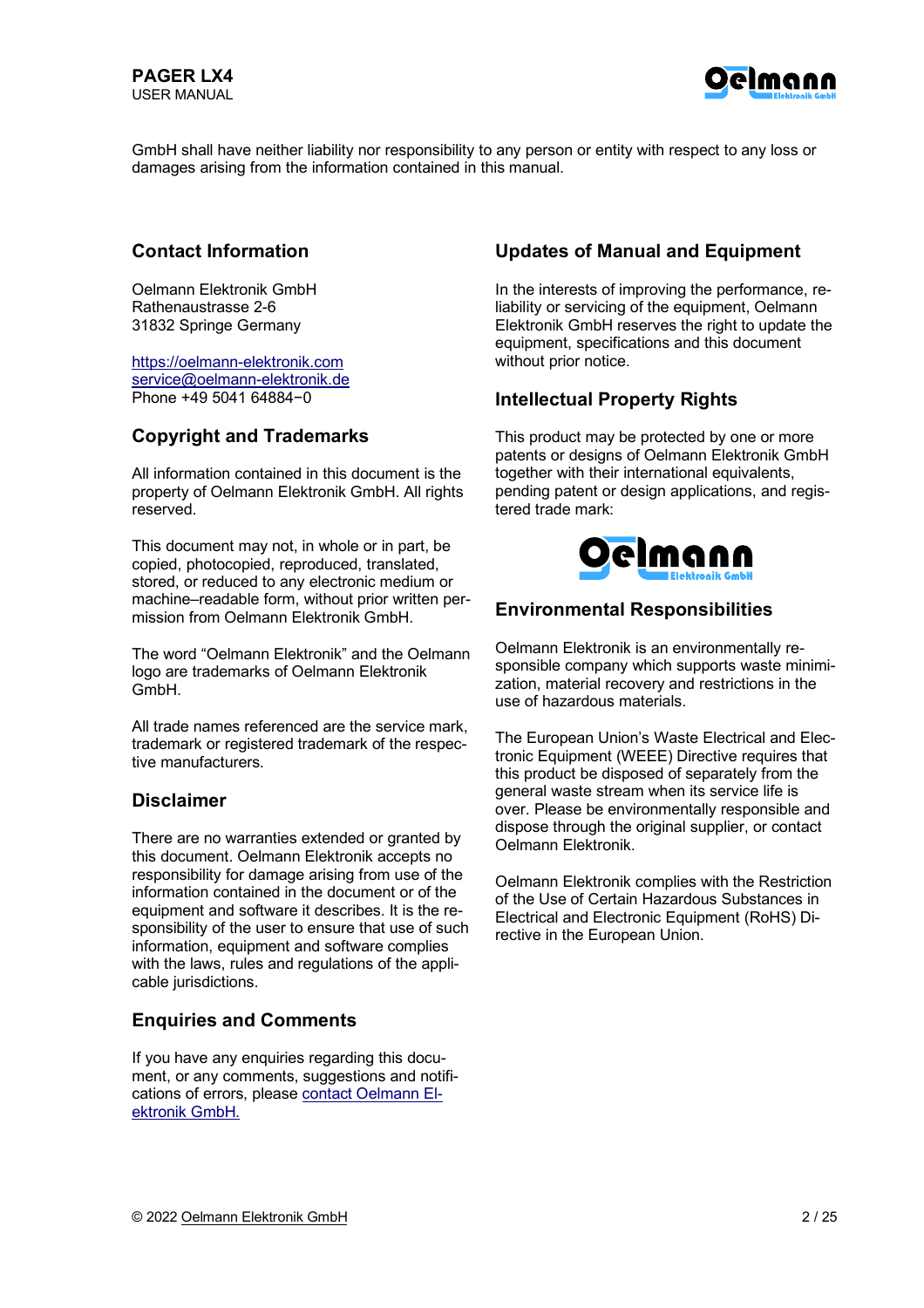

# **CONTENTS**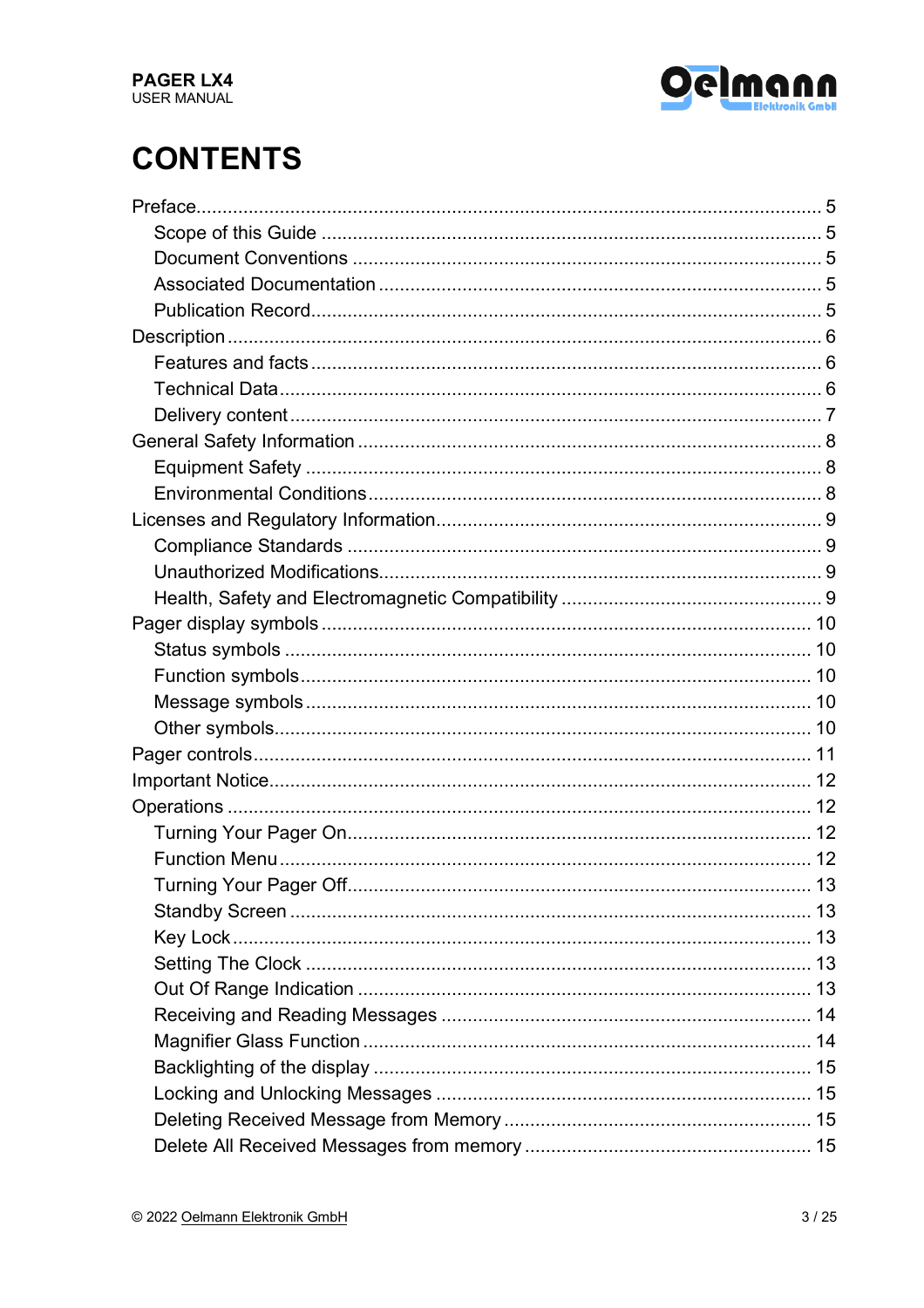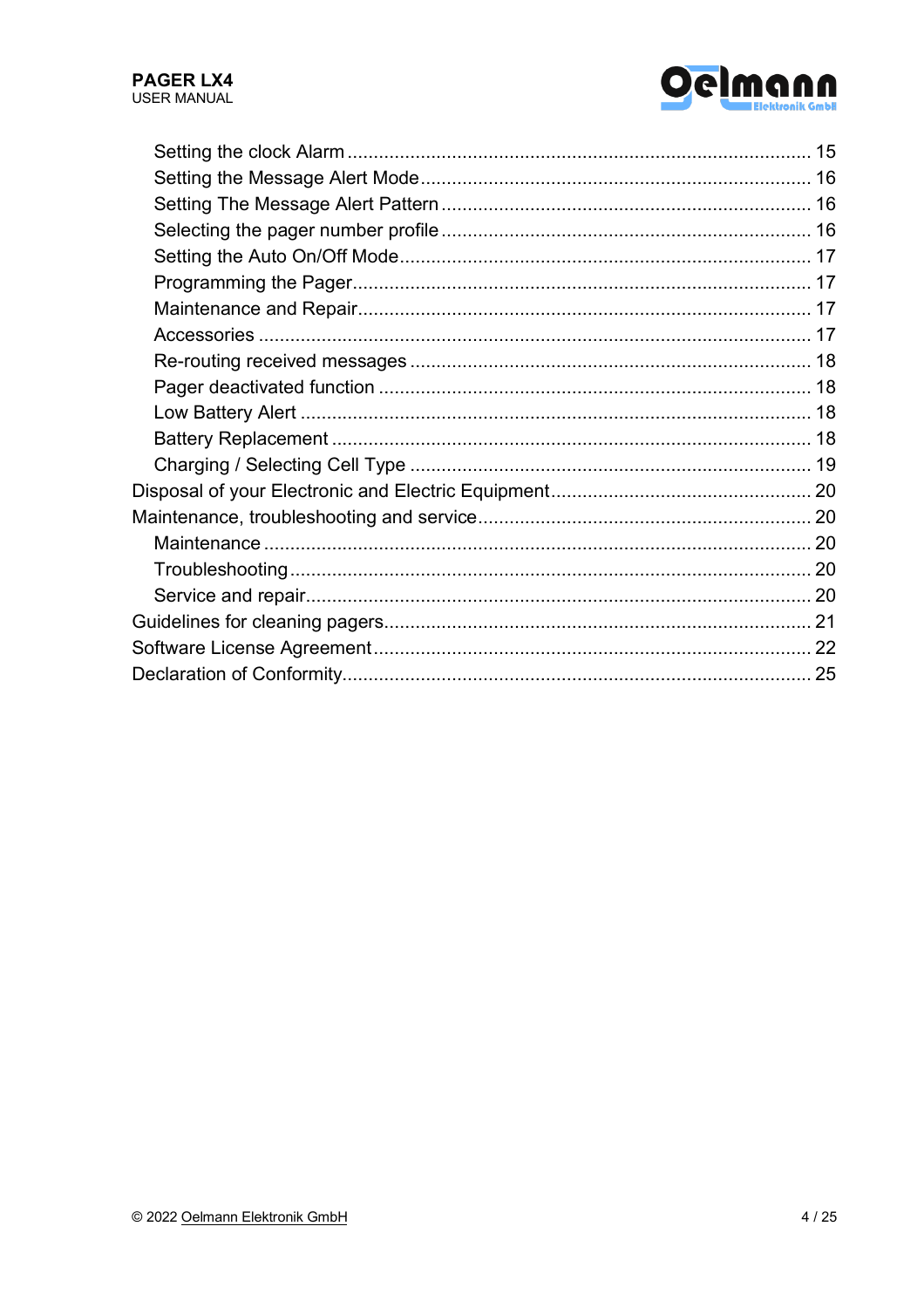

# **PREFACE**

### **SCOPE OF THIS GUIDE**

This document describes the basic principles of the Oelmann LX4 pager operation, as well as provides guidance and recommendations for its correct transportation, storage and use.

### **DOCUMENT CONVENTIONS**

The content of the document reflects the general principles of the LX4 pager.

- End–user product package may contain additional elements and options.
- Software screenshots are provided here are for information only. All user elements and names of screenshots and settings used are demo.

### **ASSOCIATED DOCUMENTATION**

- Oelmann SIRIUS Software User Guide.
- Oelmann IS, PRS Series base stations User Guides.

### **PUBLICATION RECORD**

| <b>DATE</b> | LANG      | <b>ISSUE</b>                                     | Re     | <b>Notes</b> |
|-------------|-----------|--------------------------------------------------|--------|--------------|
| 28.08.2019  | DE.       | Erstveröffentlichung                             | MP.    |              |
| 29.10.2020  | EN        | Basic product description                        | MP, IA |              |
| 14.12.2021  | EN        | Updated with software license                    | IA     |              |
| 21.12.2021  | <b>EN</b> | Updated with delivery content, pager<br>controls | ΙA     |              |
| 07.01.2022  | <b>EN</b> | Updated with delivery content, pager<br>controls | ΙA     |              |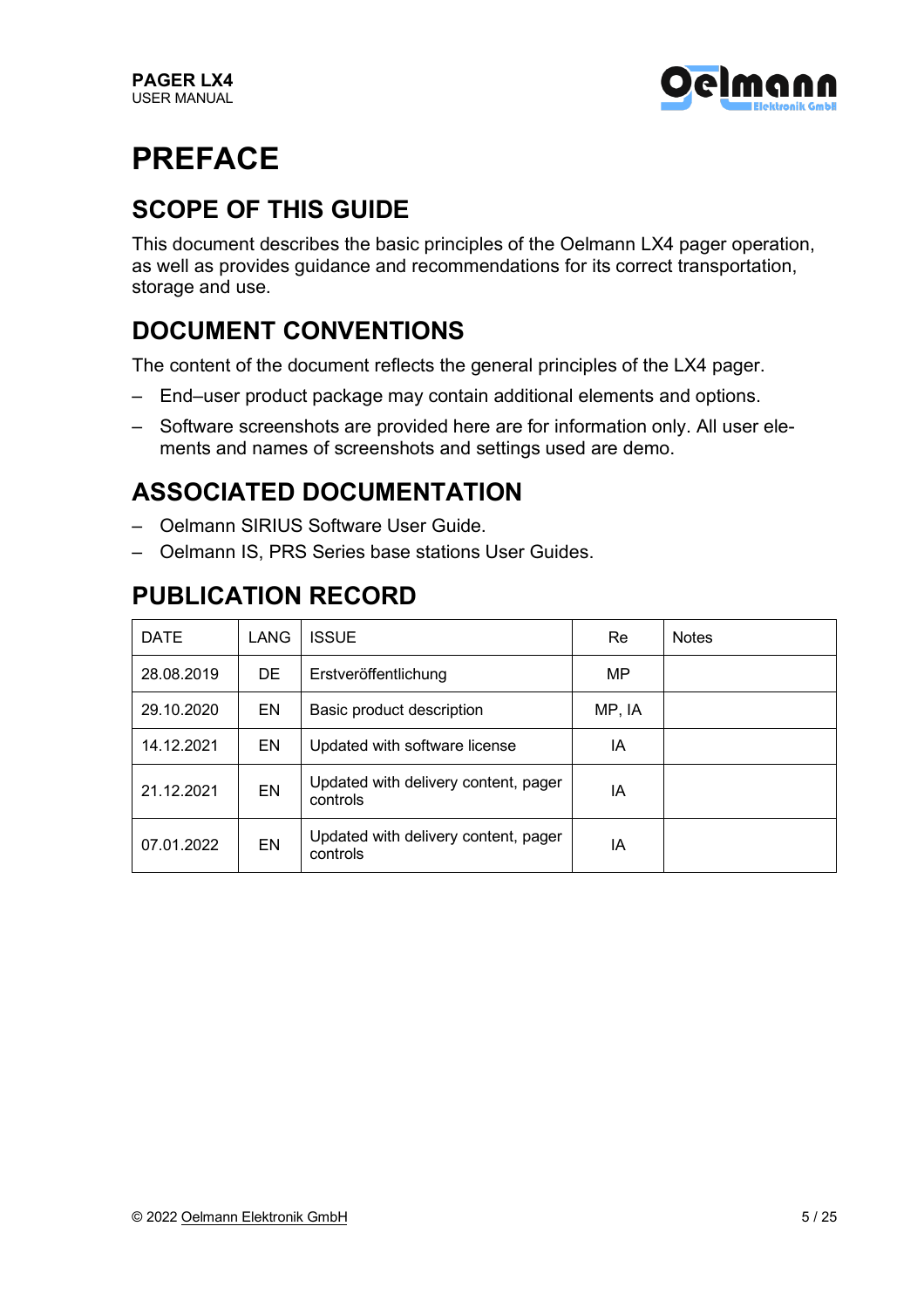

# **DESCRIPTION**

LX4 pager is a professional digital compact highly portable professional POCSAG receiver. LX4 pager is intended to use by firefighters, personal security and safety services, industry and healthcare, rescue or logistics.

### **FEATURES AND FACTS**

- Fine tuning over a wide frequency ranges VHF or UHF without changing hardware parts.
- Best-in-class sensitivity, precise selectivity for fast on-air messages.
- Standard AA-type battery, rechargeable or a primary cell.
- Customizable user interface, including the language and custom alert tones.

### **TECHNICAL DATA**

- POCSAG 512, 1200, 2400 Baud.
- $-$  2m band VHF $\cdot$ 143...158MHz, 158...174MHz.
- $-70cm$  band UHF:  $442.170$ MHz.
- Number of RF-channels: one or two channels per user profile, 12,5/20/25kHz channel spacing.
- Sensitivity, body−worn (typical): 1,9/2.8/3,8 μV/m (512/1200/2400 Baud).
- 256 addresses (64 RICs with 4 sub−addresses each, frame independent, tone−only, numeric, alphanumeric) with programmable key word (32 characters and assigned alert sound pattern), priority call: always loud audible alert, even with vibe.
- Up to 750 characters per message.
- 4−line display with up to 120 characters per display, switchable to large characters (3−line, 48…90 chars).
- Best readability by proportional character spacing and bright LED-backlight display, RGB-color.
- Single- or multichanger, charger with external antenna and alert siren connector, carrying chain, belt carrying case and the belt clips are optionally available.
- RGB-color LED backlight display.
- Multi−level battery indicator.
- Standard AA size rechargeable or non−chargeable battery type.
- 128 bit (BOS PV) or AES 256 bit (BOSKRYPT) encryption (optional).
- 80x54x19 mm.
- 85 g.
- $-$  -10…+55°C.
- IP52 (IP54 in original case)
- Over−the−air programming:
	- Setting the pager clock.
	- Switching user profiles (e.g. change of shift).
	- Forming dynamic user groups (user profiles).
	- Locking of the pager (when it is lost or stolen).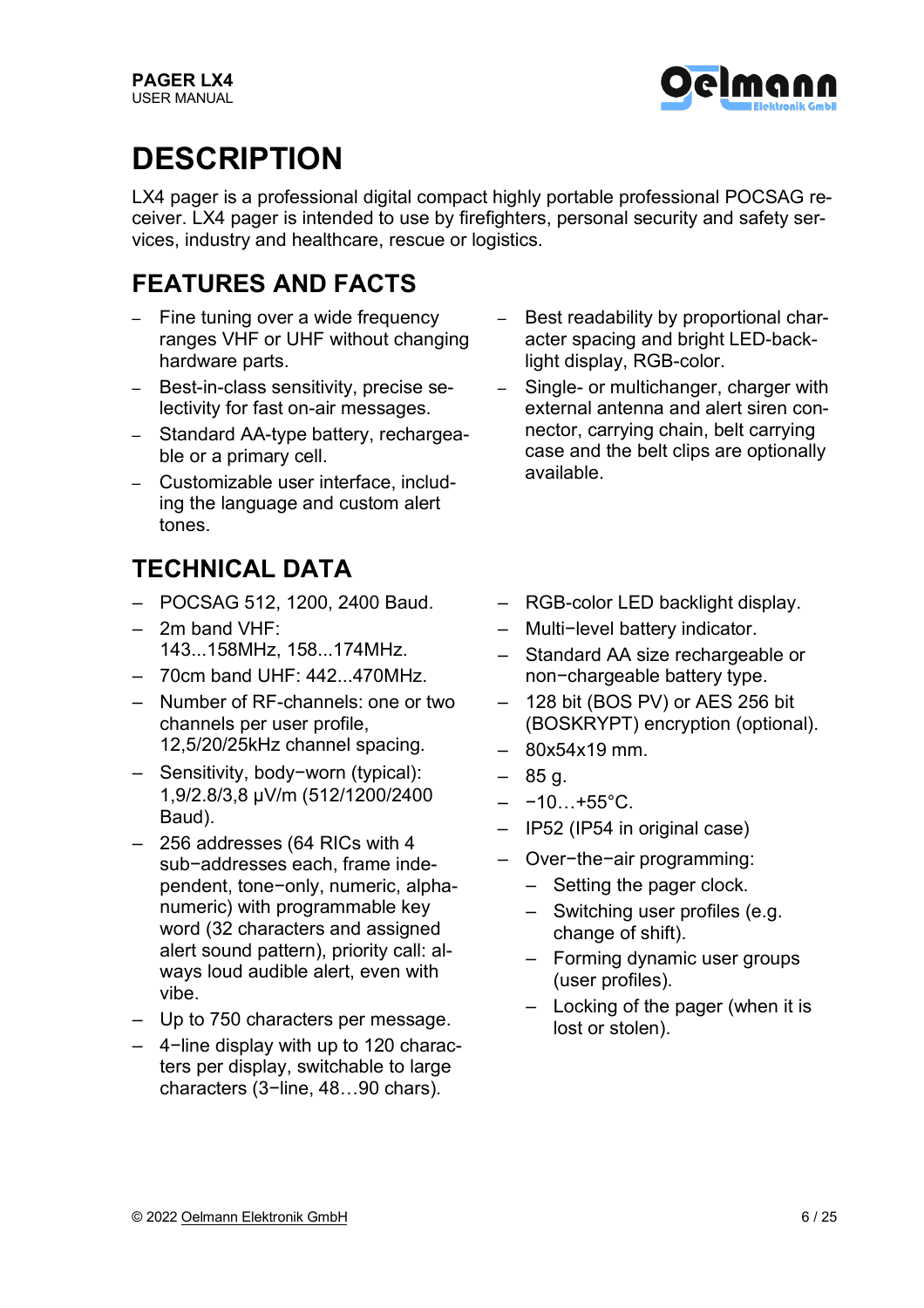

### **DELIVERY CONTENT**

As standard, the pager is supplied in an Oelmann cardboard box containing the following:

- LX4 pager
- AA-size rechargeable battery (the battery manufacturer may be different, but always of high quality and proven reliability).
- Plastic belt clip, transparent.
- Short user guide.

The standard delivery content is shown in Figure below:

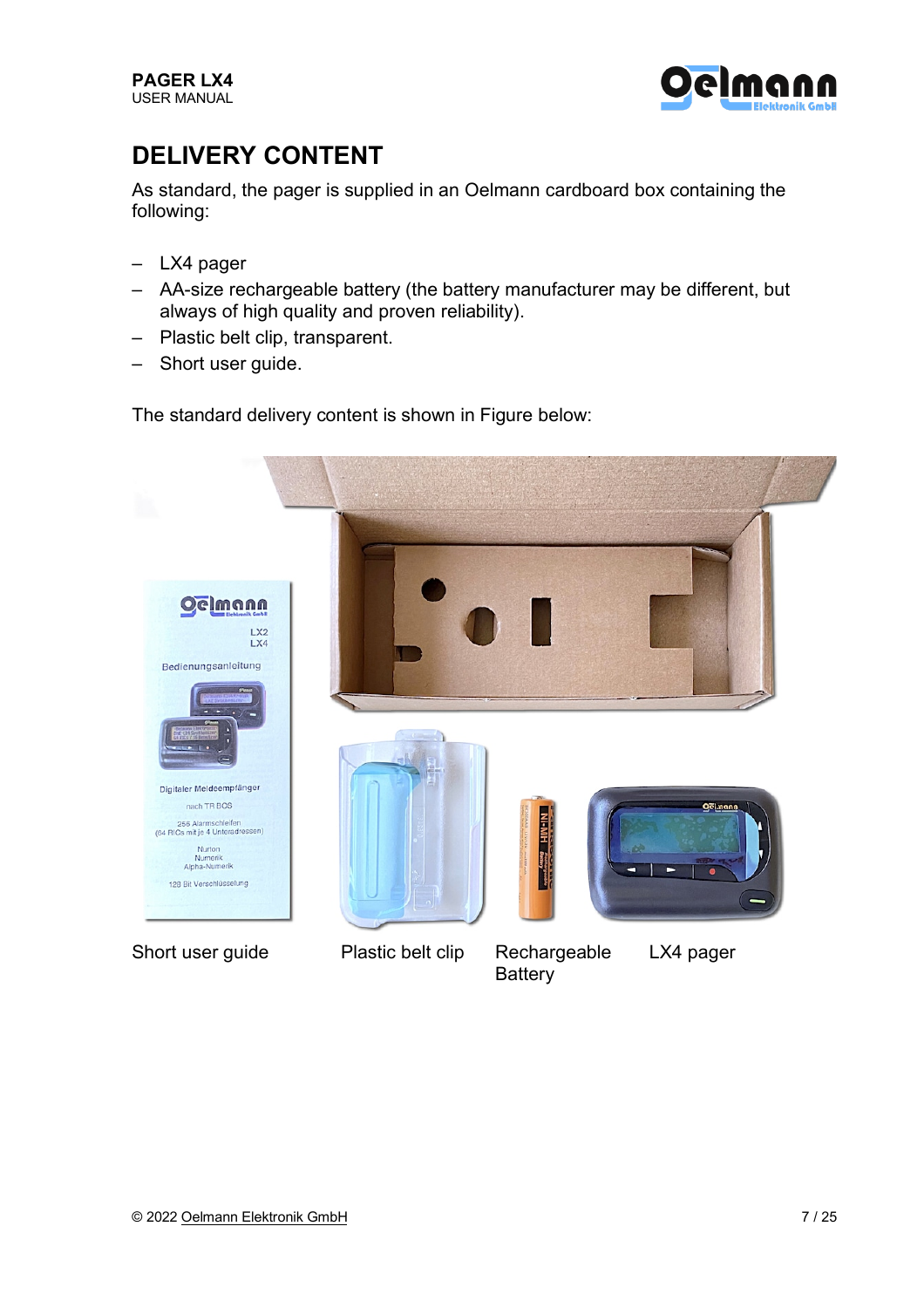

# **GENERAL SAFETY INFORMATION**

### **EQUIPMENT SAFETY**

#### **SERVICING PERSONNEL**

The device and its accessories should be serviced only by qualified personnel.

#### **PREVENTING DAMAGE TO THE DEVICE**

This device has been designed to operate safely under a wide range of conditions.

#### **ESD PRECAUTIONS**

Notice: This equipment contains devices which are susceptible to damage from static charges. You must handle these devices carefully.

We recommend you purchase an antistatic bench kit from a reputable manufacturer and install and test it according to the manufacturer's instructions.

You can obtain further information on antistatic precautions and the dangers of electrostatic discharge (ESD) from standards such as ANSI/ ESD S20.20–1999 or BS EN 100015–4 1994.

#### **ENVIRONMENTAL CONDITIONS**

#### **OPERATING TEMPERATURE RANGE**

The operating temperature range of the equipment is –10°C to +55°C ambient temperature. There are no cooling fans inside. Ambient temperature is defined as the temperature of the air at the upper side of the device. In case of high temperature risk take care of using external cooling.

#### **HUMIDITY**

The humidity should not exceed 95% relative humidity through the specified operating temperature range.

#### **DUST AND DIRT**

For uncontrolled environments, the level of airborne particulates must not exceed 100μg/m3.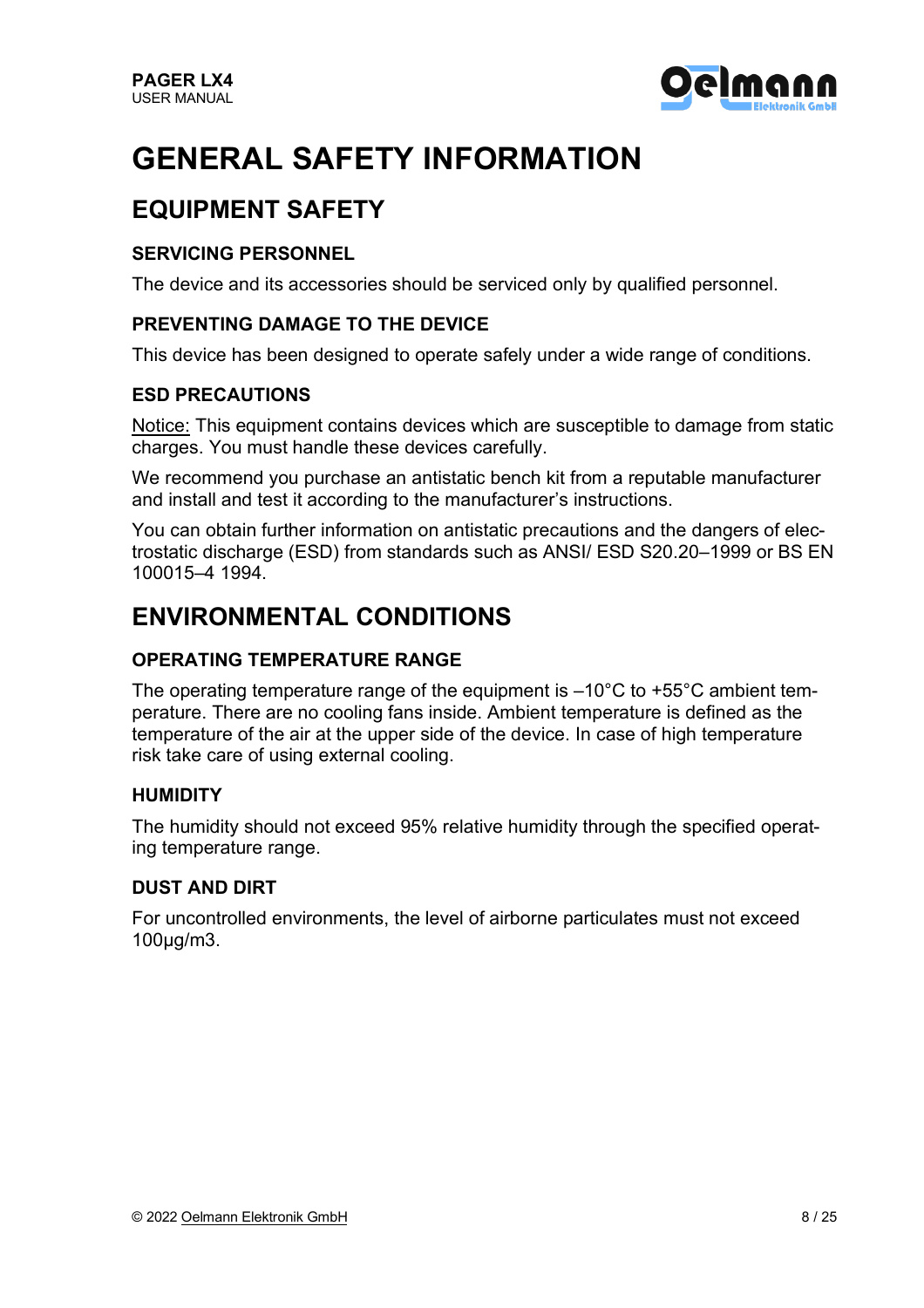

# **LICENSES AND REGULATORY INFORMATION**

### **COMPLIANCE STANDARDS**

Oelmann Elektronik GmbH ensures that all products comply with the regulatory requirements. All the Oelmann manufacturing processes are certified to meet the requirements of ISO 9001:2015.

All shipments from Oelmann EU manufacturing and material supply chain comply with the Restriction of Hazardous Substances (RoHS) Directive.

The formal Declaration of Conformity / EU Regulatory compliance notification is on page 24.

### **UNAUTHORIZED MODIFICATIONS**

Unauthorized modification of LX4 hardware or built–in software (firmware) can cause security vulnerabilities, instability, and other issues.

LX4 is designed to be reliable and secure. Unauthorized modifications to the device firmware bypass integrity and security features and can cause numerous issues to the customer messaging or paging system in general.

Unauthorized modification leads to inability to apply future firmware updates.

Oelmann Elektronik GmbH strongly cautions against installing any software that hacks LX4. It is important to note that unauthorized modification of the LX4 firmware is a violation of the **End–user software license agreement** on page 21.

### **HEALTH, SAFETY AND ELECTROMAGNETIC COMPATIBILITY**

In the European Community, radio and telecommunications equipment is regulated by Directive 1999/5/EC, also known as Radio and Telecommunications Terminal Equipment (R&TTE) directive. The requirements of this directive include protection of health and safety of users, as well as electromagnetic compatibility.

#### **INTENDED PURPOSE OF PRODUCT**

This product is a radio receiver. It is intended for to be used in the POCSAG paging services, in all member states of the European Union (EU) and states within the European Economic Area (EEA).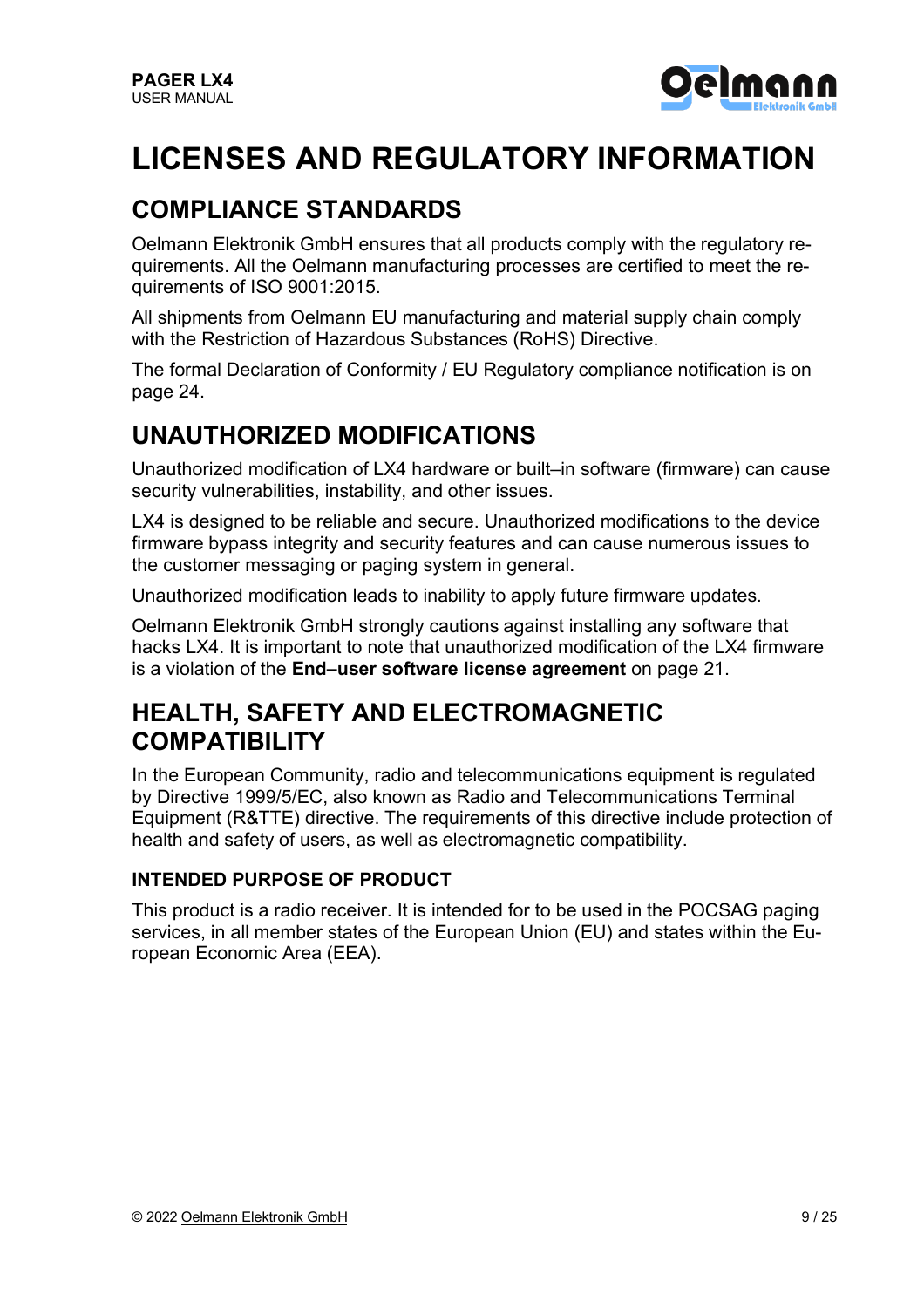

# **PAGER DISPLAY SYMBOLS**

### **STATUS SYMBOLS**

- & Power On
- $\Box$  Auto On / Off Mode Enabled
- **T** Out Of Range Indicator
- **Example 2** Low Battery (Warning Level 1)
- $\Box$  Low Battery (Warning Level 2)
- $\overline{f}$  Pager in charger indicator
- X Clock Alarm Enabled
- ˝ Vibration Alert Mode Enabled
- © Audible Alert Mode Enabled
- **E** Encryption enabled (optional)

#### **FUNCTION SYMBOLS**

- ¶ Set Auto On / Off Mode
- Set Message Alert Pattern
- º Set Time
- Ã Set Clock Alarm
- **I** Set Message Alert Mode
- ) Set User Number
- **3 Set Magnifier Glass Function**
- <sup>®</sup> Turn Pager Off
- $\leftrightarrow$  Escape to Main Screen
- **凸** Lock Message
- **H** Unlock Message
- **N** Delete Message
- **K** Delete All Messages
- ¡ Enable Out Of Range Indicator
- $\mathbf{\Psi}$  Disable Out Of Range Indicator
- **F** Re-routing Message

#### **MESSAGE SYMBOLS**

- Message in memory
- $\Box$  Cursor on the message
- $\mathbf{H}$  The message is locked
- **E** Cursor is on locked message

#### **OTHER SYMBOLS**

- **B** Auto On/ Off Mode Enabled
- **T** Auto On/ Off Mode Disabled
- 5 24 Hour Time Indicator
- . AM Time Indicator
- , PM Time Indicator
- **4** Alarm Enabled
- **E** Alarm Disabled
- + Increment Value
- **n** Long Message Continuation Indicator
- ª Error Character Mark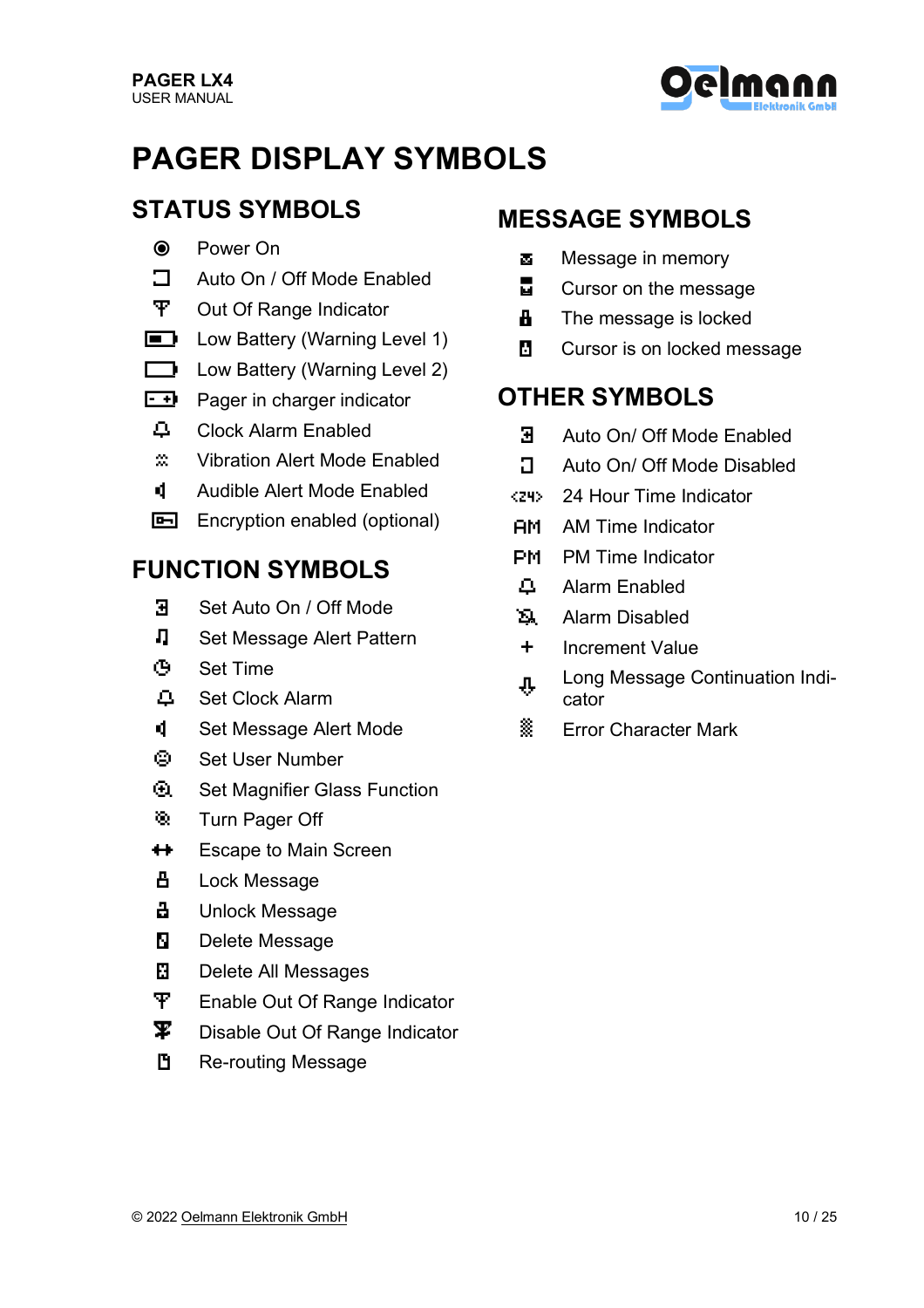

# **PAGER CONTROLS**

All pager operations are performed using the control buttons on the front panel of the device. The controls are used to select an option suggested by the pager menu and to cycle through the possible parameter values, as well as to confirm or reject a parameter entry.

The controls are shown in Figure below:

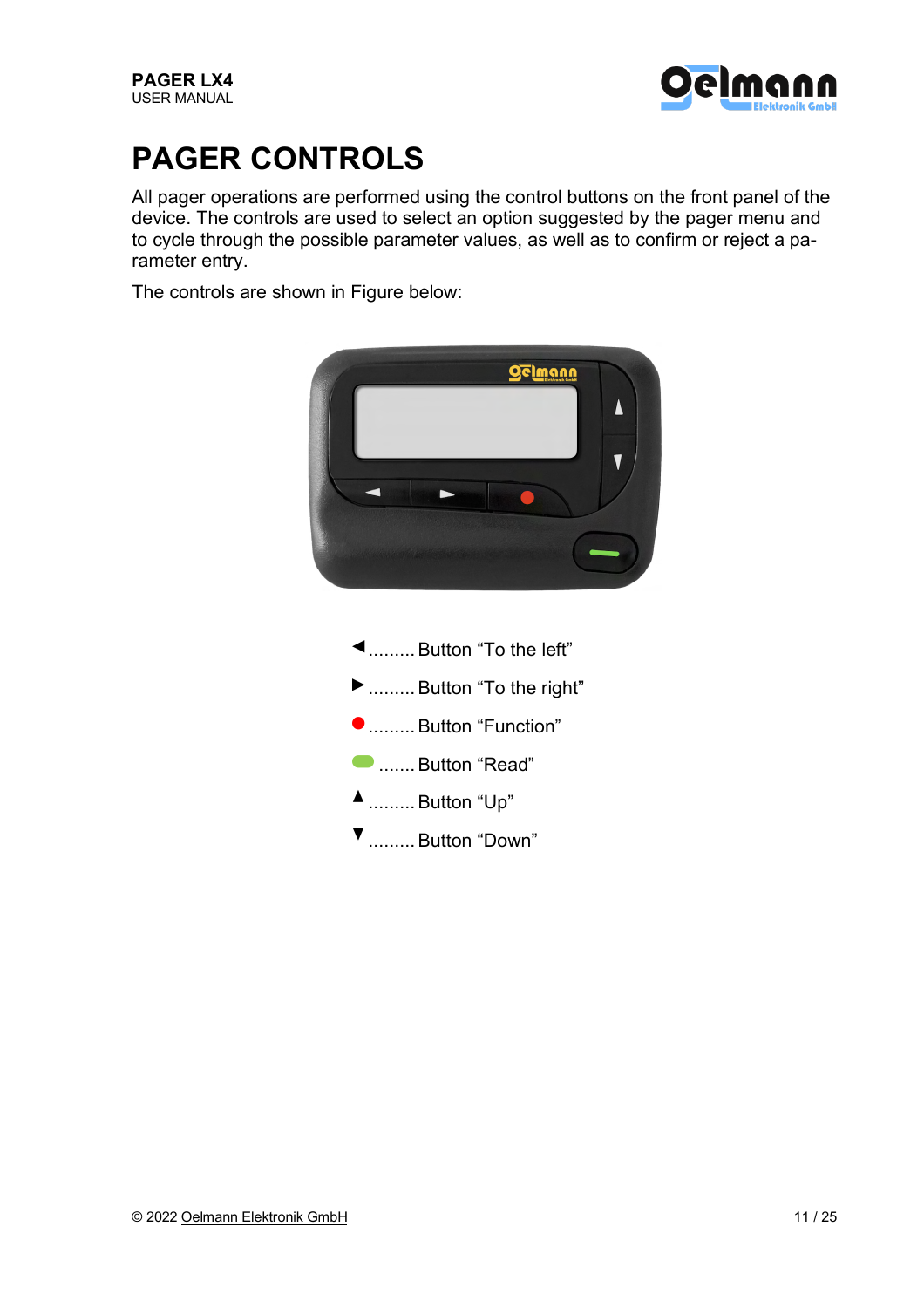

# **IMPORTANT NOTICE**

This alphanumeric pager is used by members of e.g. fire brigades, rescue or maintenance services. The intended use of this product is to receive important messages and to give audible or non-audible (vibration) alert. Any other use does not comply with the intended use.

- Do not disassemble your pager (loss of warranty).
- Keep batteries away from small children, batteries might be swallowed.
- Do not dispose of batteries in household trash. Use a proper dispose of according to your area.
- Do not dispose of batteries in fire. They might explode.
- The pager must not be subject to the influence of strong magnetic fields, e.g. loudspeakers, TV sets, monitors etc.
- Keep the pager away from direct sunlight.
- The pager is not suitable to be used within explosive areas (use ATEX variant).

# **OPERATIONS**

#### **TURNING YOUR PAGER ON**

Press the Read Button  $\bullet$  for 2 seconds. Your pager awakes with the display logo and short sound.

Note: If the pager is protected against unauthorized operation the PIN code has to be keyed in after the battery was inserted:

- The input field flashes: change the value by pressing the buttons  $\triangle$  or  $\blacktriangledown$
- Choose the next input field by pressing the button  $\triangleleft$  or  $\triangleright$ , respectively. To confirm your input press button ●

### **FUNCTION MENU**

The function menu gives you access to the many features of your pager through a series of symbols and prompts. To get to the function menu please press the Function Button ●

In the lower display line all available functions are displayed through symbols.

A flashing symbol indicates the present position of the cursor. As you move the cursor right  $\triangleright$  or left  $\triangleleft$  across the symbols, a corresponding prompt appears in the upper display line. To activate your function selection, press the Function Button ●

Note: Any function may have been disabled during programming so that it is not available on your pager.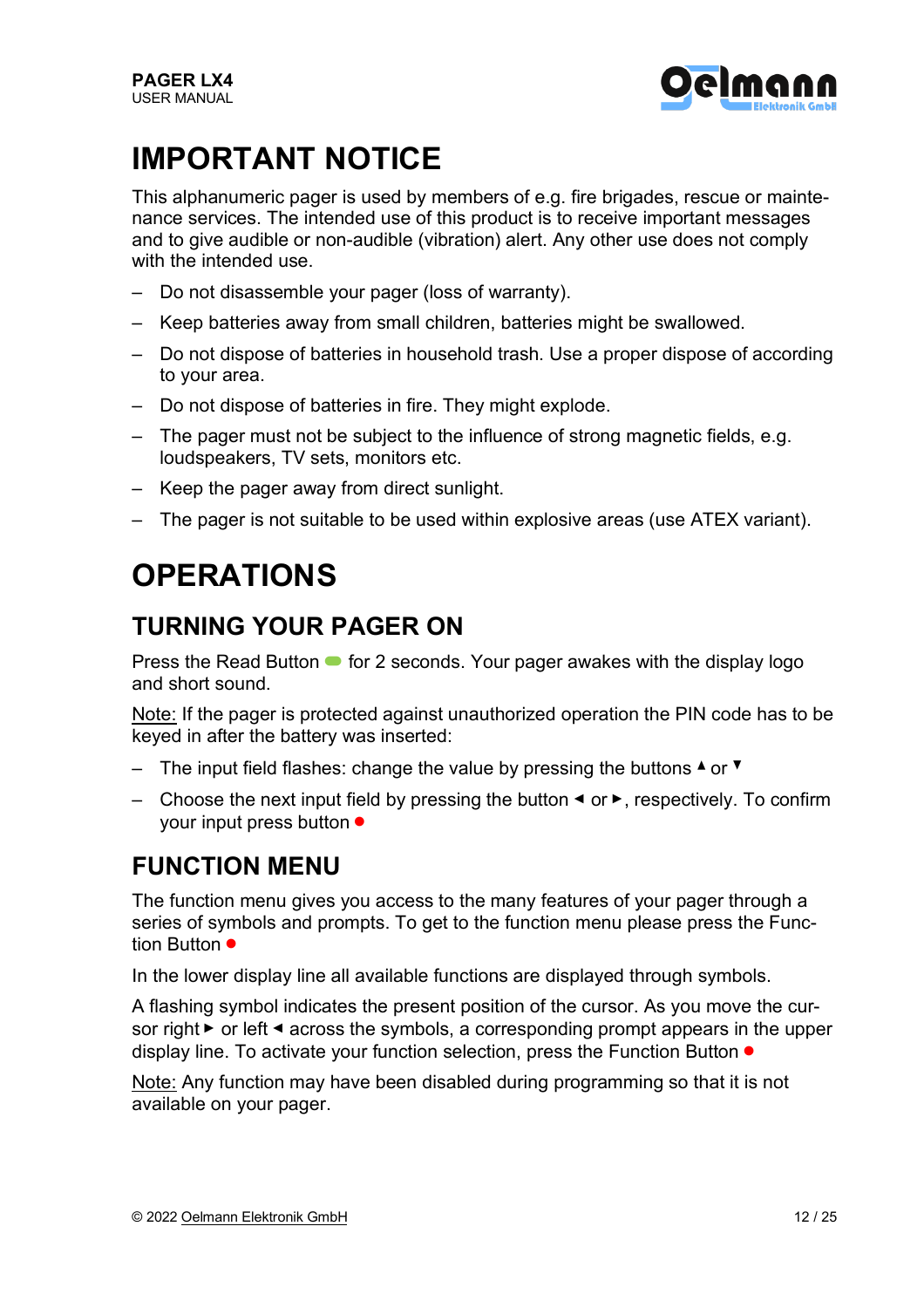

### **TURNING YOUR PAGER OFF**

Select Pager Off<sup>®</sup> in the function menu and press the Function Button ●

Press button  $\bullet$  again to confirm and to turn your pager off.

### **STANDBY SCREEN**

The pager returns to the standby screen, if not operated for some time. The standby screen shows the current User Number, time and date and important hints in the pager status line (refer to pager status symbols).

Hint: In case of unread messages the User Number and the On symbol  $\odot$  are flashing.

### **KEY LOCK**

The Pager can be protected against being operated unintentionally by key lock (programmable):

1. Press and hold the button ● in standby screen until "Key Lock" appears on the screen.

2. By pressing the button  $\bullet$  again you can turn on and off the key lock.

Hint: If key lock is activated "Key Lock" appears on the screen whenever a button is pressed. In case of alert key lock is turned off automatically.

### **SETTING THE CLOCK**

The pager shows the exact time and date. Flashing symbols  $\frac{36}{100}$  for time and date mean that the pager clock is not yet set. Setting the clock is done this way:

1. Select Set Time  $\ddot{\mathbf{P}}$  in the function menu and press the Function Button  $\bullet$ 

2. Now set the time. The active position flashes. Change the value of the active position using the  $\triangle$  or  $\blacktriangledown$  buttons. Press  $\blacktriangleright$  or  $\blacktriangleleft$  to move over to the next position.

To escape without making changes, press  $\bullet$ 

3. Press the Function Button ● to activate your changes.

Hints:

- Changing from normal to daylight saving time is done automatically.
- The pager internal clock can also be set "over the air" by the paging system's transmitter (remote maintenance).

### **OUT OF RANGE INDICATION**

Whenever you are too far away from your paging system's transmitter to reliably receive messages, your pager displays the Out Of Range symbol ¡ and an Out Of Range alert is raised. If you do not recognize the alert (you do not press any button) there will be a repetition in regular intervals and the Out Of Range symbol ¡ flashes.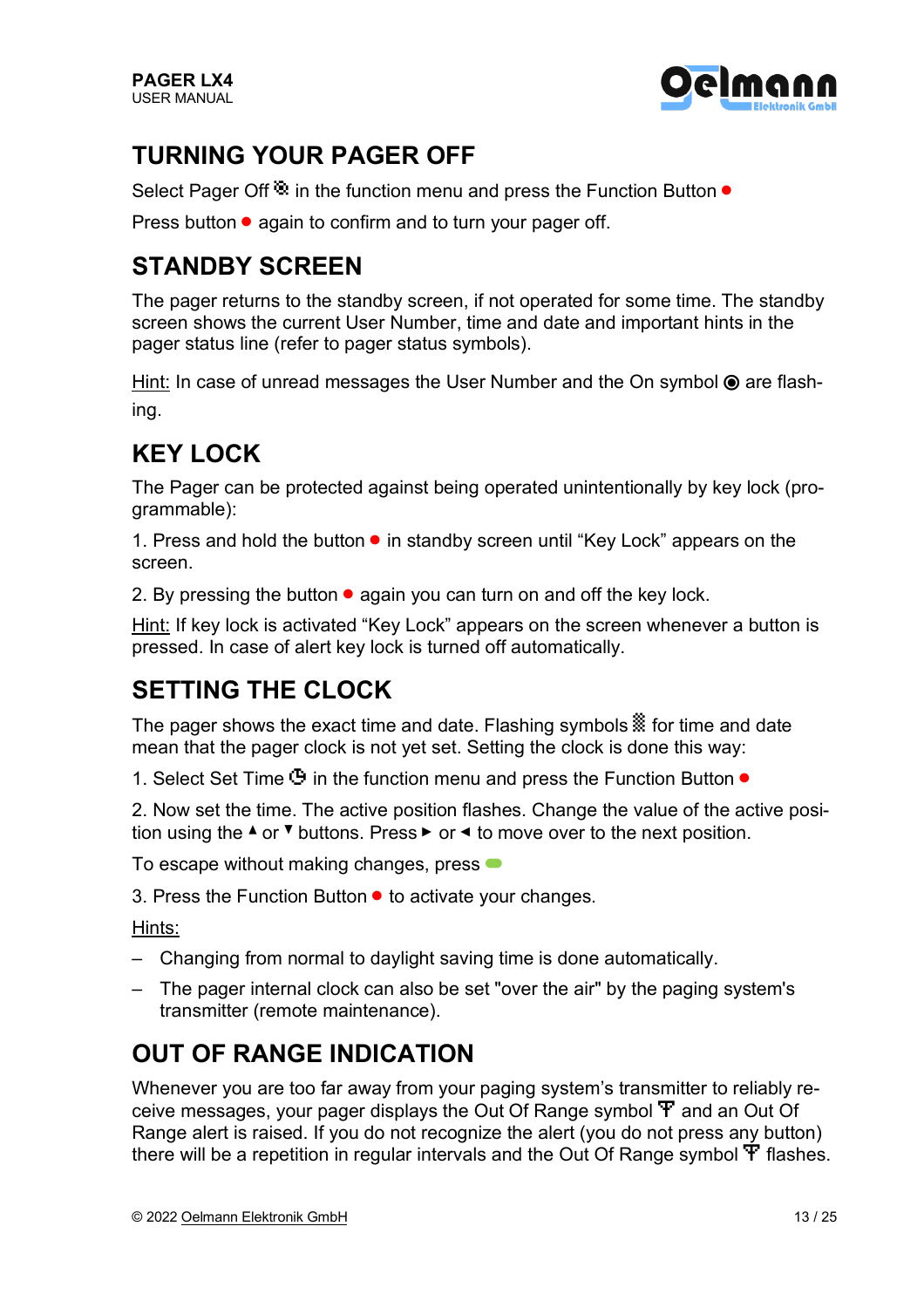

You can disable and enable the Out Of Range Indication:

1. Select Out Of Range  $\mathbf{\Psi}/\mathbf{i}$  in the function menu.

2. Press the Function Button  $\bullet$  to disable  $\mathbf \Psi$  or enable  $\mathbf i$  the Out Of Range Indication.

### **RECEIVING AND READING MESSAGES**

As soon as your pager receives a message, it alerts and the message received indi $c$ ator  $\bar{a}$  is displayed. It indicates an incoming message is received and stored in the pager memory.

- 1. Press any button to stop the signaling on alert received.
- 2. If you do not confirm the alert of message receiving (you do not press any button) then signalling will be a repetition in regular intervals.
- 3. A flashing display backlight indicates a message has been received.
- 4. To read the message press the Read Button  $\bullet$ . The flashing arrow  $\Phi$  at the bottom right corner of the pager screen indicates that the received message is larger to be displayed at once, so it continues beyond the first lines of the display. To be able to continue reading, press the Read Button  $\bullet$  again. Each  $\bullet$  press advances the message to the next lines. Press and hold  $\bullet$  to rapidly scroll through your message. Press  $\triangle$  or  $\blacktriangledown$  to scroll up or down your message.)
- 5. If more than one message received, press  $\triangleleft$  or  $\triangleright$  to select the message you want to read. The reversed cursor  $\overline{u}$  indicates the location of your message in memory.
- 6. The Message In Memory Indicator of a message, that has not yet been read, flashes until the message is read one time.
- 7. A flashing On  $\odot$  symbol indicates a message has been received, but has not yet been read.

Hint: Any character of the message that was received incorrectly is alternately displayed as flashing and as the error character  $\ddot{\ddot{\mathbf{x}}}$ 

#### **MAGNIFIER GLASS FUNCTION**

Received messages may be displayed in small or large letters:

- 1. Select Magnifier Glass **<b>Et** in the function menu and press the Function Button ●
- 2. Select the wanted function using the  $\triangleleft$  or  $\triangleright$  buttons.
- 3. To escape without making changes, press  $\bullet$
- 4. Confirm the chosen function by pressing  $\bullet$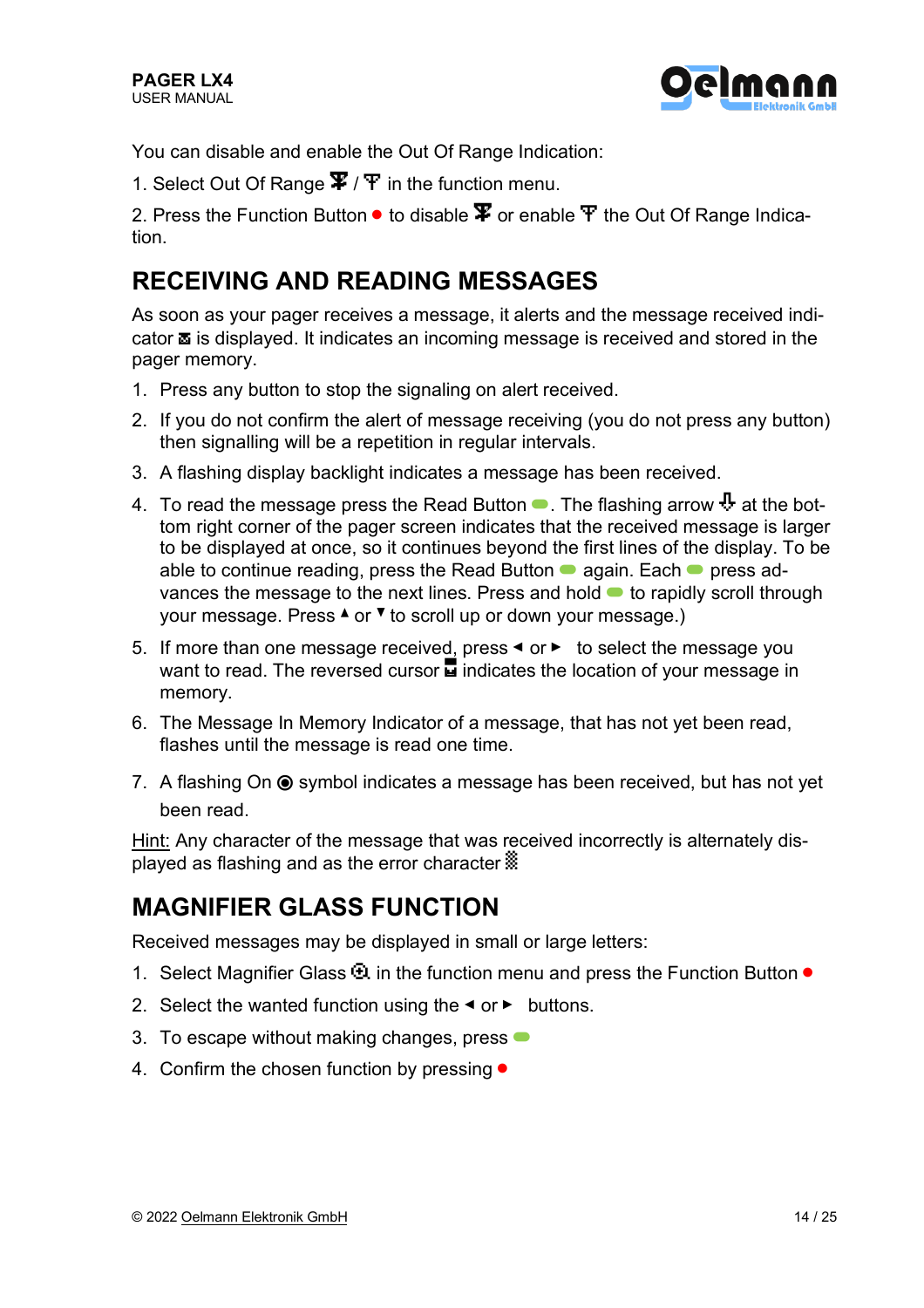

### **BACKLIGHTING OF THE DISPLAY**

To view the information on the display in low light conditions, you can turn on the backlight of the pager display by long pressing (2 seconds) the function button  $\bullet$ . The backlight will turn off automatically or by pressing • again for 2 seconds.

### **LOCKING AND UNLOCKING MESSAGES**

Up to 10 messages can be "locked" in memory, so that they can be read again at any time. Locked messages are not being replaced when your pager's memory is full and even not being deleted if the Delete All function  $\Xi$  is chosen.

- 1. Display the message to be locked (see "Receiving and Reading Messages").
- 2. Select Lock Message  $\blacksquare$  in the function menu and press the Function Button  $\bullet$
- 3. The padlock  $\mathbf{\mathbf{d}}$  symbol appears, indicating the message has been locked.

Repeat steps 1-3 to unlock  $\left(\frac{1}{2}\right)$  the message again.

#### **DELETING RECEIVED MESSAGE FROM MEMORY**

Often it is sufficient to read a new message only one time. If you do not want to store a message, you can delete it while you are viewing it, or through the function menu. Only messages that have been read and being unlocked can be deleted.

- 1. Display the message to be deleted (see "Receiving and reading messages").
- 2. Select Delete Message  $\blacksquare$  in the function menu and press the Function Button  $\bullet$
- 3. Press once more to delete the message from memory.

#### **DELETE ALL RECEIVED MESSAGES FROM MEMORY**

You can Delete All Messages from memory at one time. But only messages that have been read and that are unlocked can be deleted.

- 1. Select Delete All  $\Xi$  in the function menu and press the Function Button  $\bullet$
- 2. Press once more to delete all messages.

#### **SETTING THE CLOCK ALARM**

Your pager is equipped with a Clock Alarm feature. Here is how to set the alarm:

1. Select Set Alarm  $\Box$  in the function menu and press the Function Button  $\bullet$ 

2. Now set up the clock alarm time. The active position flashes. Change the value of the active position using the  $\triangle$  or  $\blacktriangledown$  button. Press  $\blacktriangleright$  or  $\blacktriangleleft$  to move over to the next position.

3. The most left position defines the clock alarm status: enable ( $\overline{A}$ ) or disable  $(4)$ . To escape from any field without making changes press  $\bullet$ 

4. Press ● to confirm your clock alarm settings.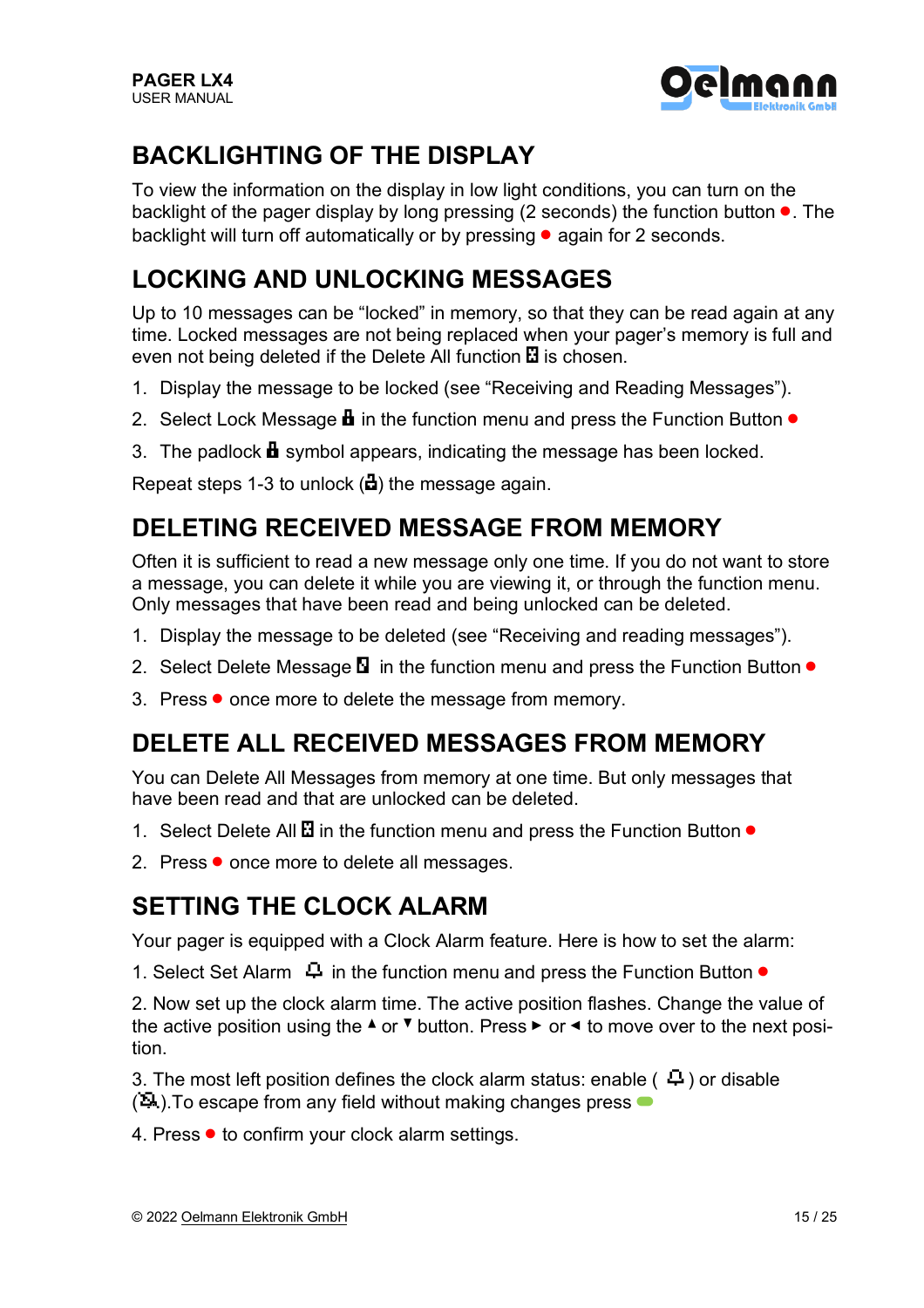

If an alarm has been set the clock alarm Indicator  $\Box$  is displayed in the pager status line. At the selected time, your pager vibrates or emits an audible alert. If you do not recognize the alert (you do not press any button) there will be a repetition in regular intervals and the time and the alarm symbol  $\overline{P}$  flashes.

#### **SETTING THE MESSAGE ALERT MODE**

You can choose one out of four different message alert modes:

- LOUD+VIBRATION.......audible plus vibration
- LOUD .................................audible without vibration
- GENTLE................................starts with low sound level
- SILENT.................................vibration only
- 1. Select alert mode  $\mathbf{\dot{q}}$  in the function menu and press the Function Button  $\bullet$
- 2. Now select the wanted Alert Mode with  $\blacktriangleright$  or  $\blacktriangleleft$  button. The selected Alert Mode flashes, your pager emits a short alert according to the chosen Alert Mode. To escape without making changes, press  $\bullet$
- 3. Confirm your selection by pressing the button. Your pager emits a short alert according to the chosen Alert Mode.

Hint: The chosen Alert Mode is displayed in pager status line.

### **SETTING THE MESSAGE ALERT PATTERN**

You can choose the alert pattern that shall be audible when a message is received.

- 1. Select alert pattern  $\Pi$  in the function menu and press the Function Button  $\bullet$
- 2. Using the buttons  $\triangleright$  or  $\triangleleft$  choose the alert pattern you like most. The chosen pattern plays and flashes:
	- 1..16 ........standard alert pattern
	- ....................special pager alert pattern
	- ® .................. pattern fixed by programming

To escape without making changes, press  $\bullet$ 

3. Confirm your selection by pressing the button ●. The selected alert plays through the internal speaker.

#### **SELECTING THE PAGER NUMBER PROFILE**

The pager can have up to sixteen different user profiles. Every profile is a set of 1…64 pager numbers (RICs). Every address have up to 4 prefixes (so called Capcode as A,B,C,D). Pager numbers and profiles are pre-programmed prior to issuing the pager to the end user.

1. Select user profile  $\ddot{\mathbf{e}}$  in the function menu and press the Function Button  $\bullet$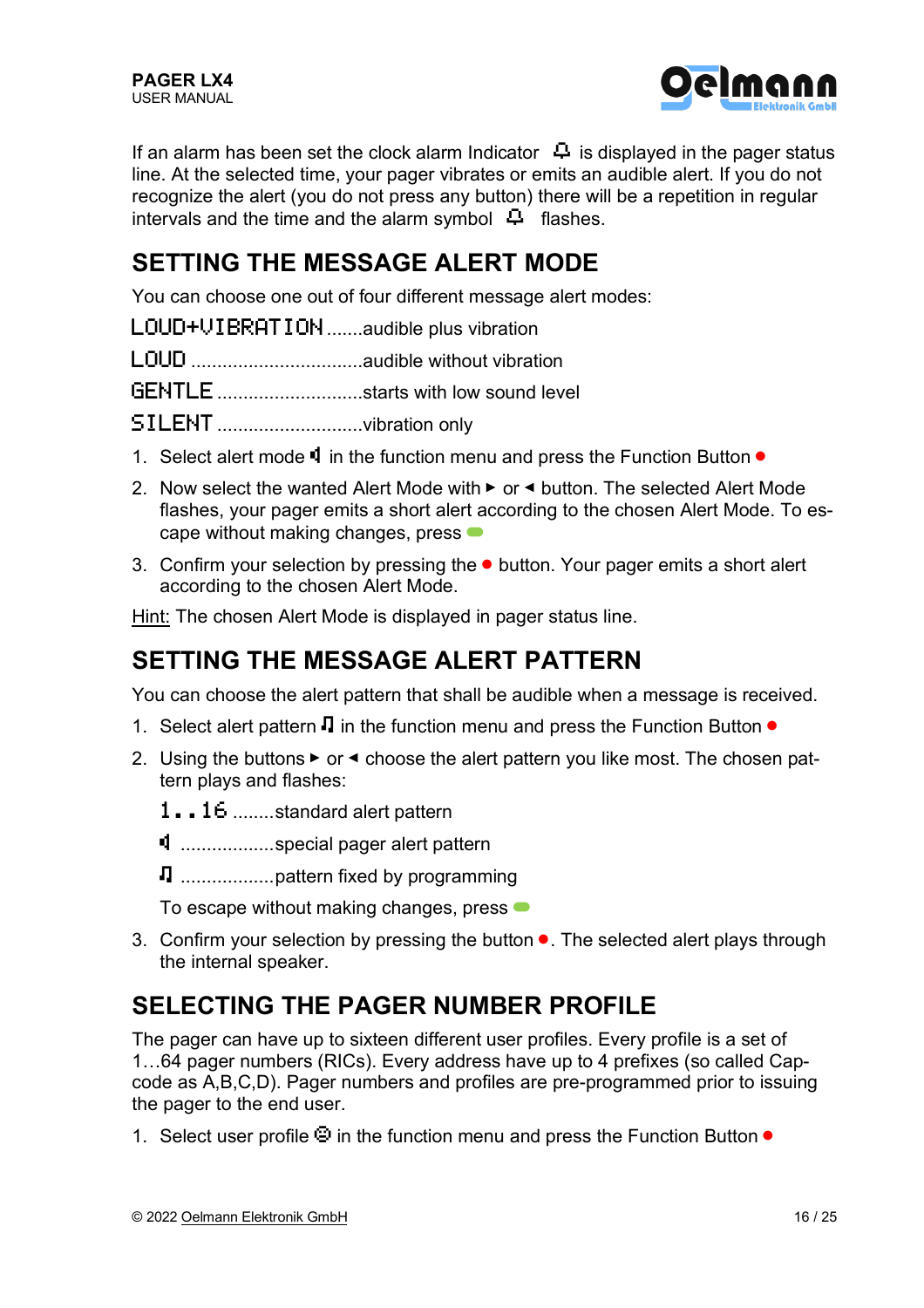

2. Select the wanted User Number using the  $\blacktriangleright$  or  $\blacktriangleleft$  buttons.

To escape without making changes, press  $\bullet$ 

3. Confirm the chosen User Number by pressing ●

Hint: The user number can also be changed "over the air" by the paging system's transmitter (so called remote maintenance).

#### **SETTING THE AUTO ON/OFF MODE**

To have a pager active only within time specified, you can define times for automatically switching On and Off your pager.

- 1. Select Auto On / Off $\overline{a}$  in the function menu and press the Function Button  $\bullet$
- 2. Set the time for On (left hand) and Off (right hand). The active position flashes. Change the value of the active position using the  $\triangle$  or  $\blacktriangledown$  button. Press  $\blacktriangleright$  or  $\blacktriangleleft$  to move over to the next position.
- 3. At the most left position you turn the Auto On/Off Mode On  $(\mathbf{H})$  or Off  $(\mathbf{L})$ .

To escape from the Auto On/Off screen without making changes, press  $\bullet$ 

4. Confirm your selection by pressing the button  $\bullet$ 

The Auto On/Off symbol  $\overline{d}$  is displayed at the upper left side of the screen if the Auto On/Off Mode was enabled.

#### **PROGRAMMING THE PAGER**

The pager should be programmed before use, it can be adapted individually to your needs by programming.

All the pager settings (e.g. POCSAG addresses (RICs), message alert pattern, message alert duration, message alert reminder, out of range alert, user numbers etc.) to be initially programmed. All menu text prompts can be changed and re-programmed.

Programming is done via original Oelmann PSW LX software (Windows PC) and hardware programming adapter.

#### **MAINTENANCE AND REPAIR**

Check the battery for corrosion or salt exit, regularly. If necessary, replace the battery.

Clean the pager as required using a moist cloth. Under no circumstances must strong solutions as methylated spirits, petrol or nail varnish remover be used. Do not use running water for cleaning!

If your pager ever requires service, your dealer or the service company (refer to "technical data") offers repair and maintenance facilities.

#### **ACCESSORIES**

The following accessories are available: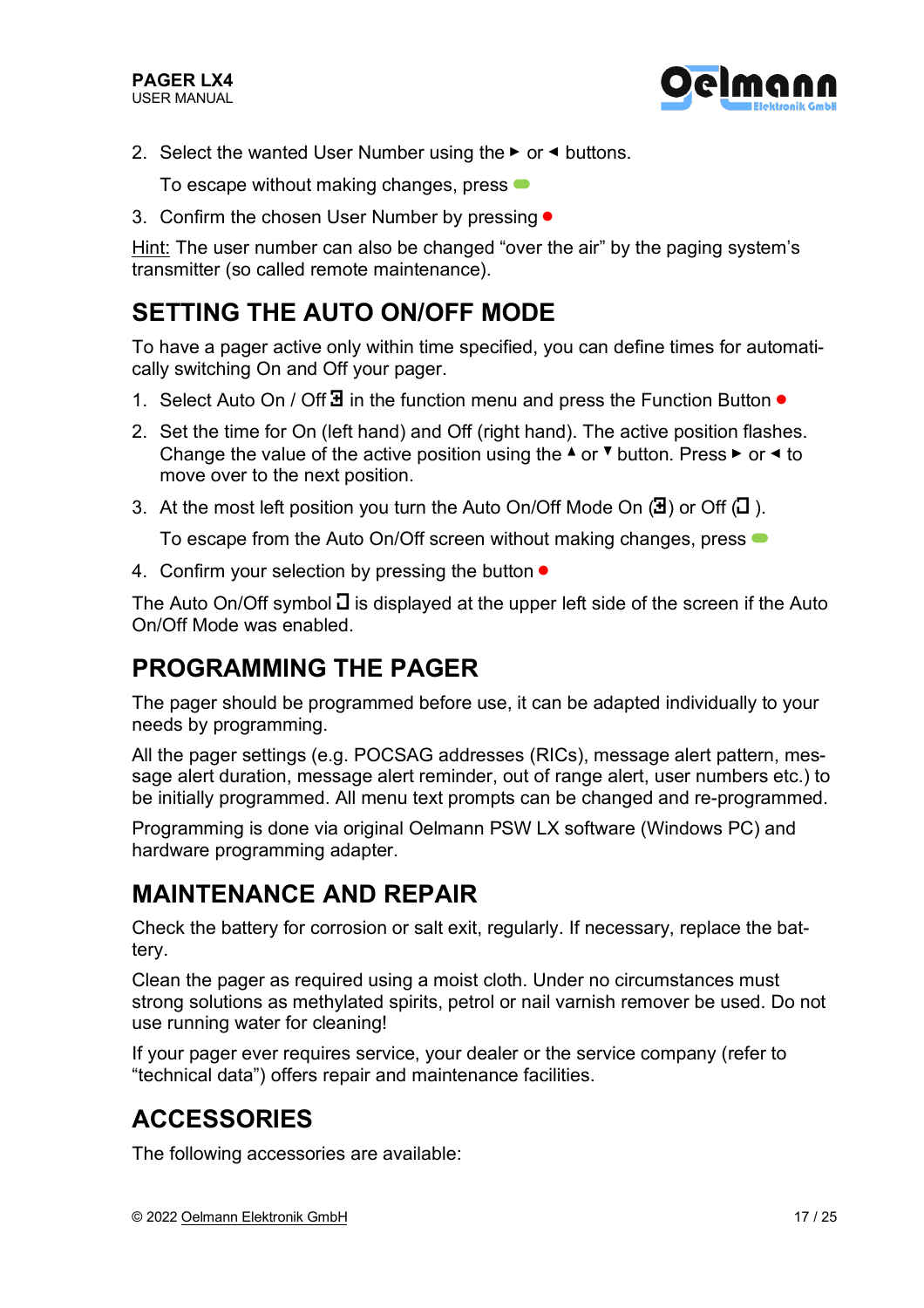

- Belt holster
- Leather / nylon case
- Carrying chain / bungee cord
- Desktop charging cradle, Rod Antenna, Alert Siren
- Data cradle (Adapter with serial data interface)
- Programming kit (Adapter and PC Software)

### **RE-ROUTING RECEIVED MESSAGES**

After choosing the Message route symbol  $\mathbb B$  in the function menu you can re-route any received message to a PC, printer or large size display via optional data cradle (desktop pager adapter with serial data interface).

### **PAGER DEACTIVATED FUNCTION**

In case your pager displays PAGER PROTECT then it cannot receive messages any longer because it was set to a remote maintenance condition by the paging system's transmitter "over the air".

### **LOW BATTERY ALERT**

When the battery voltage drops, the symbol  $\blacksquare$  (battery warning level 1) is displayed. Whenever the symbol  $\Box$  (battery warning level 2) is displayed, the battery must be charged or replaced to the fully charged one very soon (backlight turns off automatically).

When the battery voltage reaches one of the warning levels the pager emits a low battery alert. If you do not recognize the alert (you do not press any button) there will be a repetition in regular intervals and the symbol  $\blacksquare$  or  $\blacksquare$  flashes.

### **BATTERY REPLACEMENT**

To install or replace the battery, place the pager face down, then:

- 1. Unlock the battery cover by sliding the cover latch up with your thumb.
- 2. Slide the battery cover to the right.
- 3. Remove the battery cover.
- 4. Install the battery.
- 5. Close the battery compartment cover.

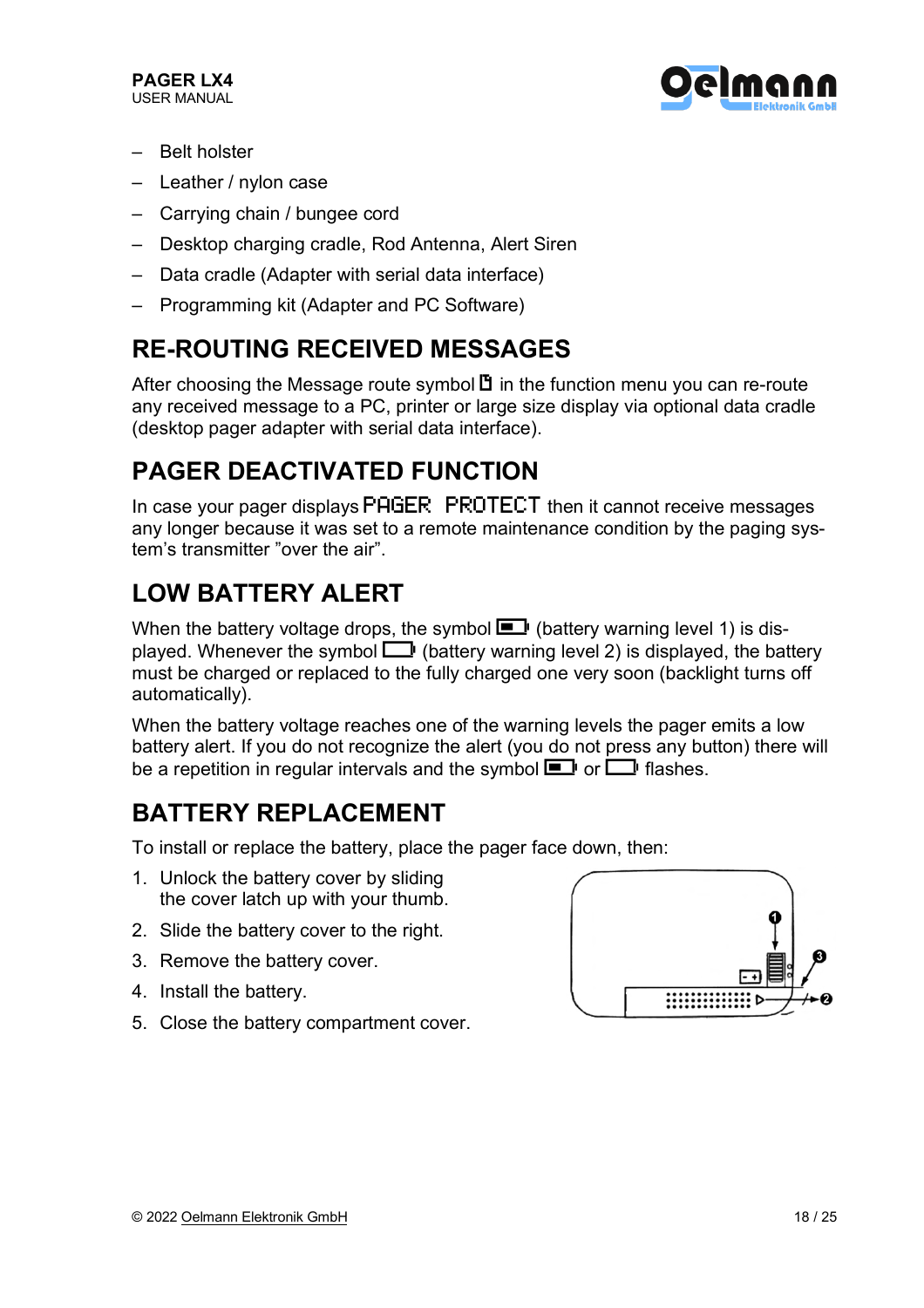





#### **Important notes:**

- Take care to ensure correct polarity of the battery (see polarity markings next to the battery cover).
- All received messages remain stored during a battery change.
- Do not use carbon zinc batteries.

#### **CHARGING / SELECTING CELL TYPE**

A regular charging the battery is necessary.

#### **Important Notice: Do not try to charge non-chargeable batteries as there is the risk of the battery explosion!**

After a battery replacement pager displays (with an audible alert) a message to confirm the battery cell type (chargeable or non-chargeable battery). This is to prevent unintentional charging of a non-chargeable battery. Select the proper cell type by pressing the button  $\blacktriangleright$  or  $\blacktriangleleft$ , and confirm your selection by pressing  $\blacktriangleleft$  button.

**Charging:** For charging, open the cover frame of the desktop charger and put the pager into the charger. Afterwards close the frame. After a short time, the symbol  $\overline{f}$  is displayed. In case it does not display, please take off the pager and place it carefully back again.

Note: Clean the charging contacts, regularly.

If the pager's rechargeable battery is exhausted, it may happen that the charging is not turned on automatically. In this case leave your pager inside the charger for some minutes. Afterwards take it off and place it again in order to start the supervised charging procedure.

The rechargeable battery is charged in a supervised way inside the Charging Unit, i.e. it is charged as long as necessary, depending on the charging state. After the supervised charging is done, the charger moves over to a trickle charge mode. This procedure is to achieve the longest possible rechargeable battery life.

Note: Do not leave your pager inside the charger, permanently.

**Important:** To make possible the supervised charging procedure and reliable Low Battery Alert function, it is necessary to set the nominal capacity of the rechargeable battery during programming of the pager (refer to statements of the manufacturer, i.e. 2400mAh).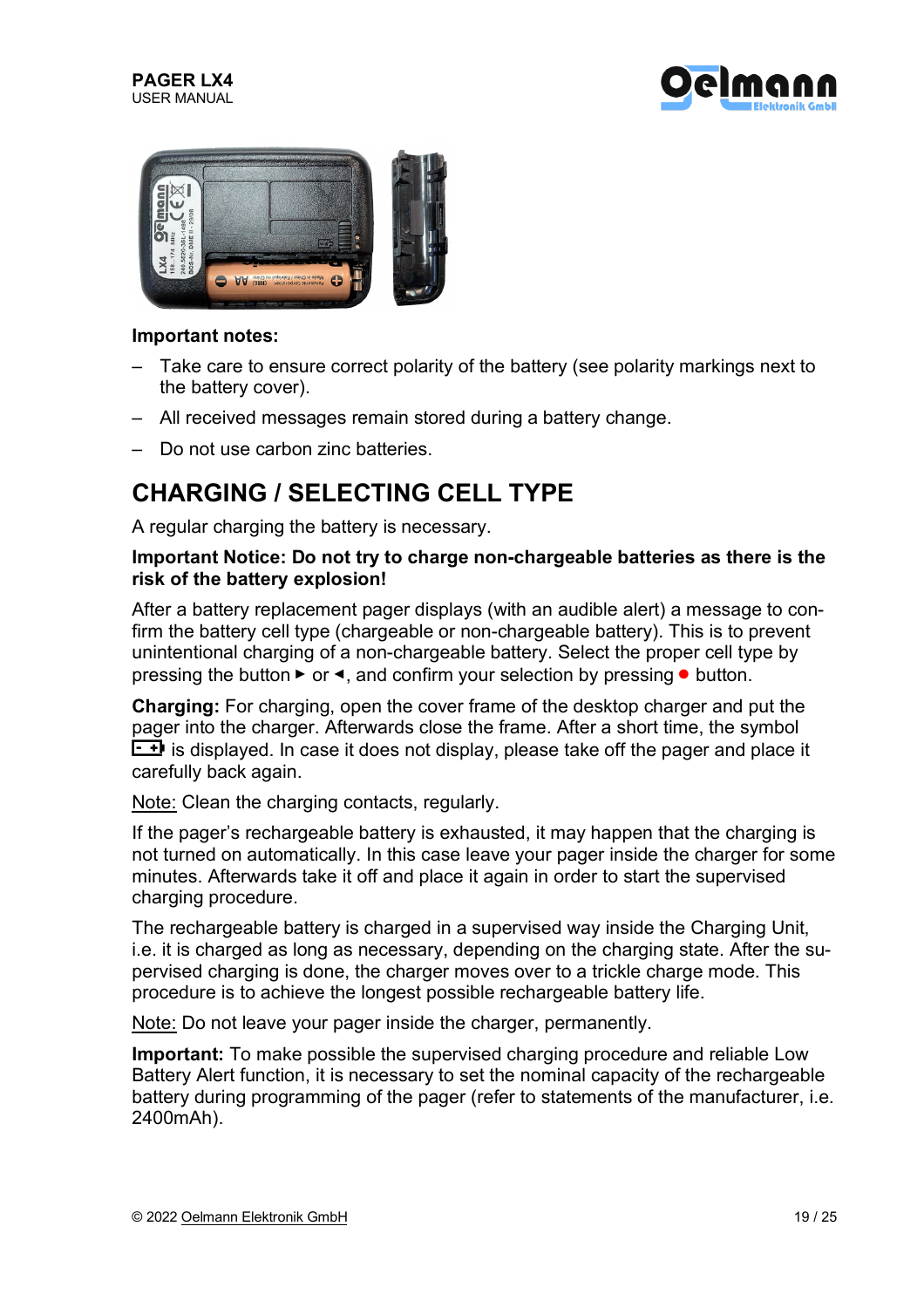

**Note:** If you want to use a new rechargeable battery, it has to be fully charged one time, first. Otherwise the charging state is unknown and the charging procedure (described above) cannot work. Therefore, the rechargeable battery should not be taken out of the pager unnecessarily. Factory-new rechargeable batteries reach their maximum possible capacity after several cycles of charge and discharge, only.

Being inside the desktop charger, the pager is set to audible alert mode automatically (vibrator turned off).

# **DISPOSAL OF YOUR ELECTRONIC AND ELECTRIC EQUIPMENT**



Please do not dispose of Electronic and Electric Equipment or Electronic and Electric Accessories with your household waste. In some countries or regions, collection systems have been set up to handle waste of electrical and electronic equipment. In European Union countries, please contact your local equipment supplier representative or service center for information about the waste collection system in your country.

# **MAINTENANCE, TROUBLESHOOTING AND SERVICE**

#### **MAINTENANCE**

The pager is designed to be very reliable and should require little maintenance. There are no special maintenance requirements for the pager.

The pager functions in a continuous mode 24/7.

#### **TROUBLESHOOTING**

Check the fully charged battery is in, and that pager switched on. If problems persist, contact your regional Oelmann Elektronik office.

#### **SERVICE AND REPAIR**

Oelmann Elektronik GmbH

Rathenaustrasse 2-6

31832 Springe, Deutschland

service@oelmann-elektronik.de

https://oelmann-elektronik.com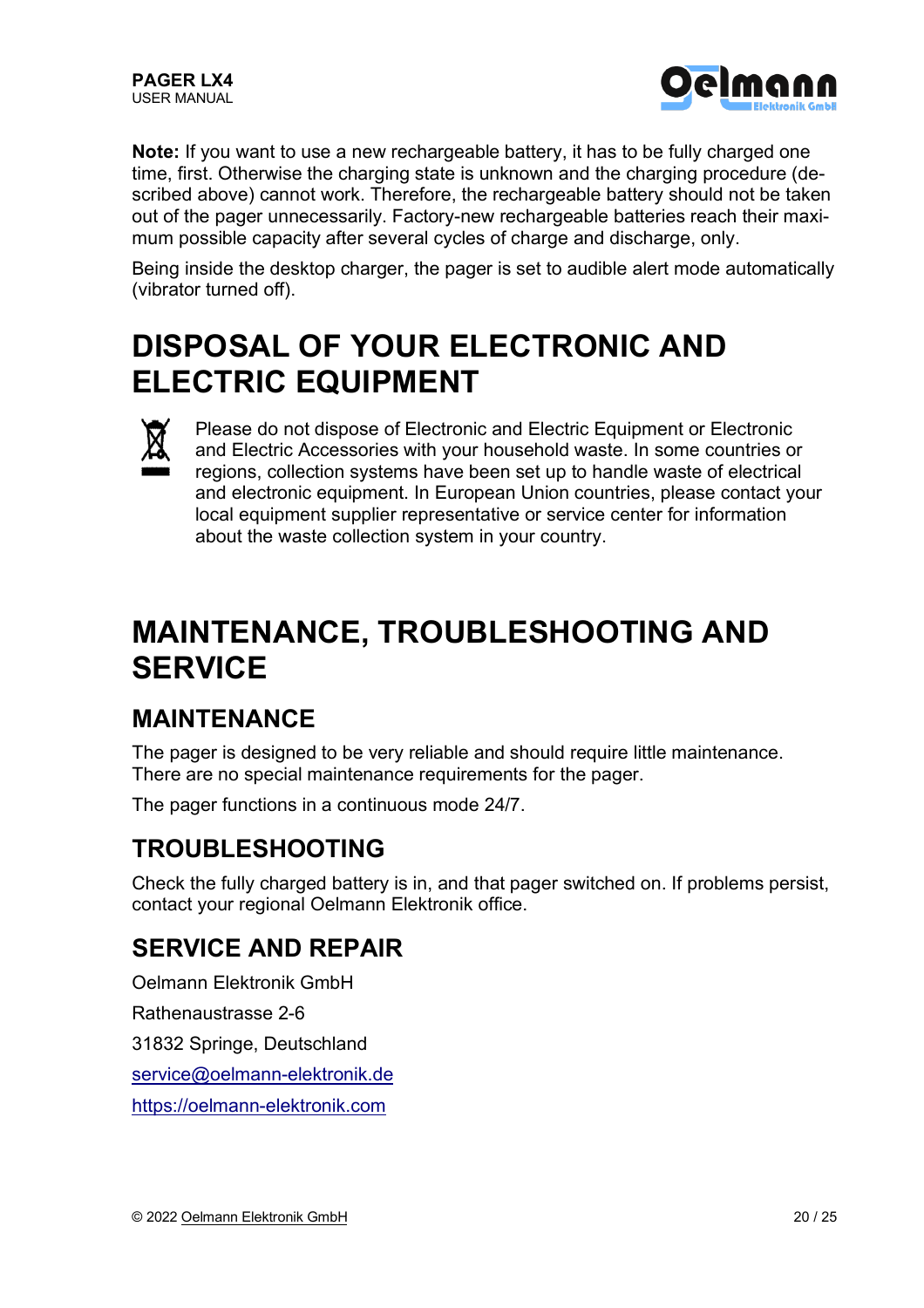

# **GUIDELINES FOR CLEANING PAGERS**

#### **Applies to following Oelmann pagers: LX2, LX4, LX7, LX8, TETRA, WIFI pager.**

Oelmann pagers are made with a variety of materials, and each material might have specific cleaning requirements. Here are tips that apply to all pagers:

- Unplug all external power sources, devices, and cables.
- Gently wipe the surfaces of your Oelmann pager, such as the display, buttons, and other exterior surfaces.
- Pagers can remain ON while wiping.
- Make sure the pager is completely dry before use.

#### Notes:

- Use a soft, lint-free cloth. Avoid abrasive cloths, towels, paper towels, or similar items.
- Avoid excessive wiping, which might cause damage.

#### **IMPORTANT NOTES:**

- Don't get moisture into any openings of the pager.
- Don't submerge the pager in any cleaning agents.
- Don't use aerosol sprays, bleaches, or abrasives.
- Don't spray cleaners directly onto the device.
- Keep liquids away from the device.

#### Use a disinfectant on an Oelmann pager:

Using a 70% isopropyl alcohol wipes, any EPA-registered chemicals wipes, or the wipes with Accelerated Hydrogen Peroxide (AHP). **Don't use bleach**.

#### **Cleaning the pager accessories**

Belt holster, charger: same as above to wipe them down. Make sure they're completely dry before use.

Note for LX2, LX4, LX8 Series Pager chargers:

- Wipe the inside of the with extreme care.
- Do not spill liquid into the devices.
- Do not damage the pin contacts.

#### **How often to clean a pager**

It is safe to clean a pager daily.

#### **Warranty note**

If liquid makes its way inside your Oelmann product then do not use it, and get help from an Oelmann Authorized Partner or Oelmann Elektronik GmbH direct as soon as possible. Liquid damage isn't covered under the Oelmann product warranty.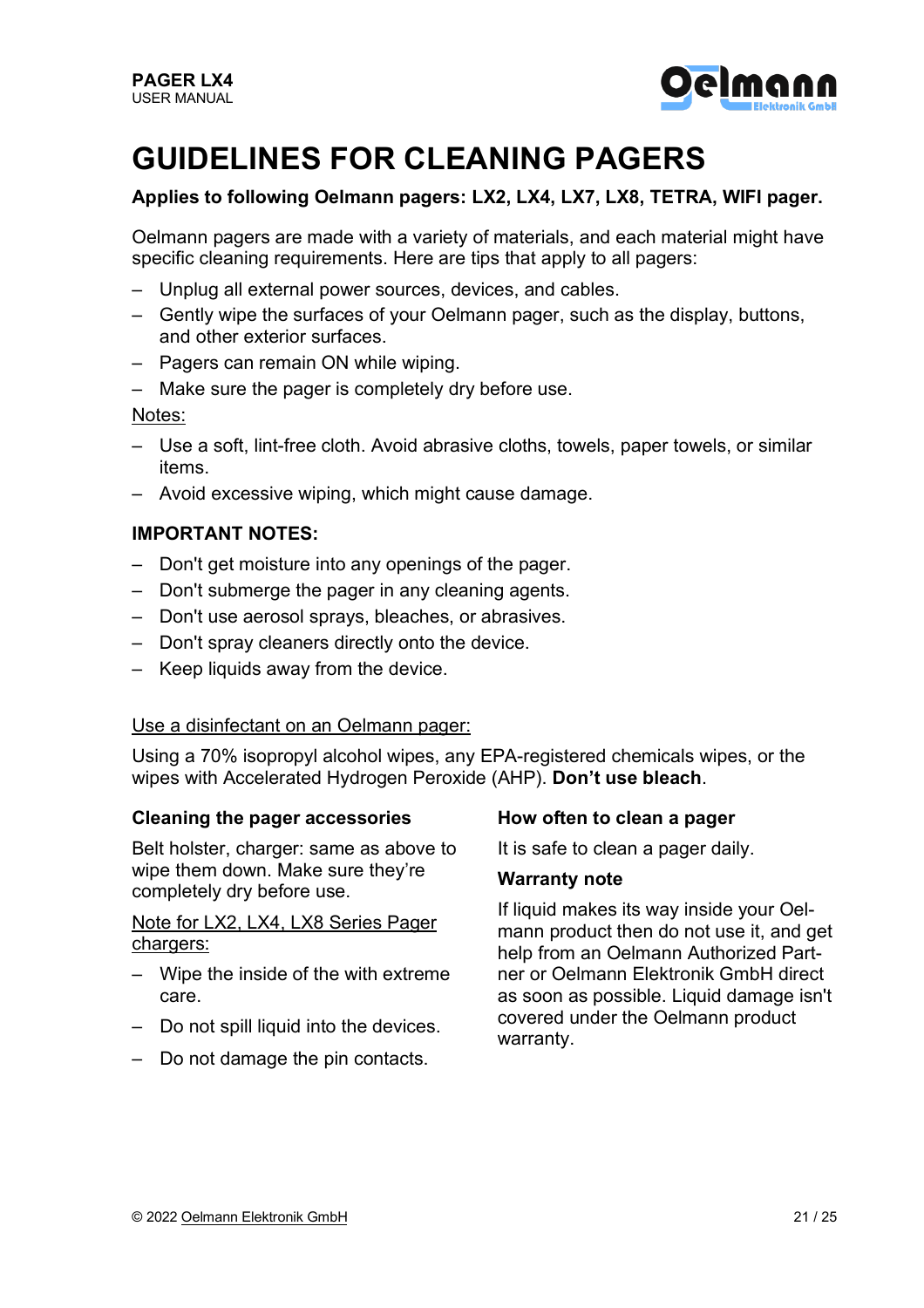

# **SOFTWARE LICENSE AGREEMENT**

**This Software License Agreement ("Agreement") is between you ("Licensee") and Oelmann Elektronik GmbH ("Oelmann").**

NOTICE -- READ THIS BEFORE DOWNLOAD-ING, COPYING, OR USING THE SOFTWARE

INSTALLING AND USING THE SOFTWARE ACCOMPANYING THIS LICENSE AGREE-MENT ("AGREEMENT") INDICATES YOUR ACCEPTANCE OF THESE TERMS AND CON-DITIONS. READ ALL OF THE TERMS AND CONDITIONS OF THIS LICENSE AGREE-MENT BEFORE INSTALLING OR USING THE SOFTWARE. IF YOU DO NOT ACCEPT THESE TERMS, YOU MUST DELETE THE SOFTWARE FROM YOUR HARDWARE.

PLEASE NOTE THAT YOU MAY NOT USE, COPY, MODIFY OR TRANSFER THE PRO-GRAM OR DOCUMENTATION OR ANY COPY, EXCEPT AS EXPRESSLY PROVIDED IN THIS AGREEMENT.

1. License. This software program (the "Program") and the accompanying online read-me and PDF files (the "Documentation") are licensed, not sold, to you by Oelmann Elektronik GmbH ("Licensor"). The term "Program" shall also include any updates of the Program licensed to you by the Licensor and its licensors. Subject to the terms of this Agreement, you have a personal, nontransferable, nonexclusive, and non-sublicensable right to use the Program solely for your personal or internal business purposes, and not for any further resale, re-license, or other use by third parties. You may use this Program on any computer owned by you or under your control which is located in the EU and its territories or any other country to which this Program is legally exported. You agree to prevent and protect the contents of the Program and Documentation from unauthorized disclosure or use. Licensor and its licensors reserve all rights not expressly granted to you. Licensor's licensors are the intended third-party beneficiaries of this license agreement and have the express right to rely upon and directly enforce the terms set forth herein.

2. Limitation on Use. You agree not to (i) assign, transfer, lease, rent or engage in any timesharing of the Program, (ii) alter or modify the

Program, in whole or in part, (iii) modify or create any derivative work of the Program, in whole or in part or, (iv) reverse assemble, decompile, reverse engineer or otherwise attempt to derive source code, the underlying ideas, algorithms, structure or organization of the Program in whole or in part. You shall not remove, alter, cover or obfuscate any copyright notices or other proprietary rights notices placed or embedded by Licensor or its licensors on or in any Program or Documentation.

3. Restrictions. You may not sublicense, assign, delegate, rent, lease, time-share or otherwise transfer this license or any of the related rights or obligations for any reason. Any attempt to make any such sublicense, assignment, delegation, or other transfer by you shall be void.

4. Copyright. The Program and related Documentation are copyrighted by Licensor and its licensors. You may only copy the Program (or this license) for use by you on computers that are owned by you or under your control. You may make one copy of the Documentation and print one copy of any online documentation or other materials provided to you in electronic form for each permitted copy of the Program. All other copies of the Program and any copy of the Documentation made by you violate this license.

5. Ownership. You agree that all rights, title, and interest in and to the Program and Documentation including all intellectual property rights thereto belong to Licensor and its licensors. You agree that you neither own nor hereby acquire any claim or right of ownership to the Program and Documentation or any related patents, copyrights, trademarks, or other intellectual property. Licensor and its licensors retain all right, title, and interest in and to the Documentation and all copies and the Program at all times, regardless of the form or media in or on which the original or other copies may subsequently exist. This license is not a sale of the original or any subsequent copy. All content accessed through the Program is the property of the applicable content owner and may be protected by applicable copyright law. This license gives you no rights to such content.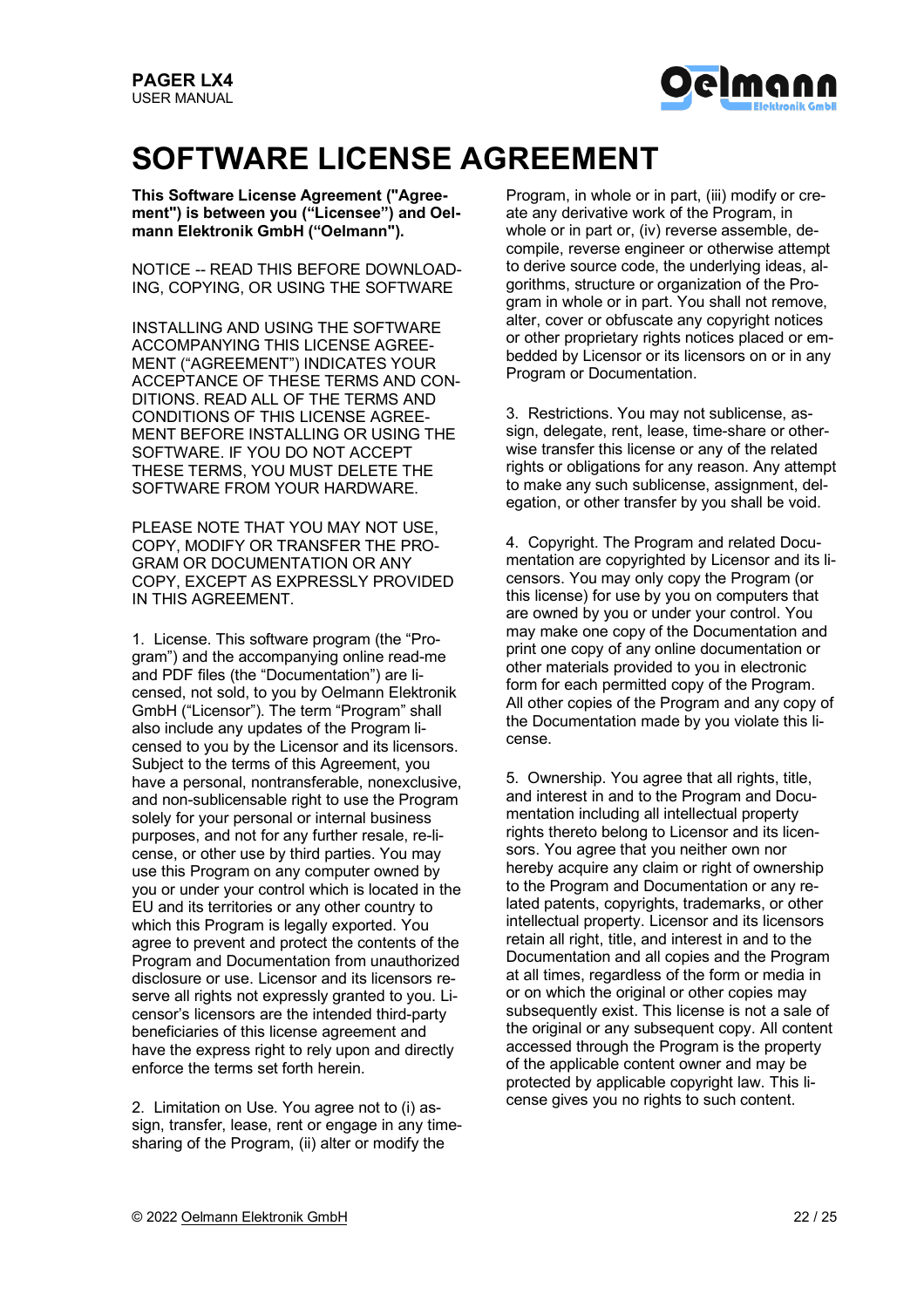

6. Term and Termination. This license is effective upon your using the Program until terminated. You may terminate this license at any time by destroying the Program and Documentation and any permitted copies. This license automatically terminates if you fail to comply with its terms and conditions. You agree that, upon such termination, you will either destroy (or permanently erase) all copies of the Program and Documentation, or return the original Program and Documentation to Licensor, together with any other material you have received from Licensor in connection with the Program. At the termination of this Agreement, the Licensor shall not refund any payment of the Program you have made. You may not make a claim against the Licensor, its licensor, subsidiaries, distributors, or dealers for the refund of the payment of the Program.

7. LIMITED WARRANTY. LICENSOR AND ITS LICENSORS PROVIDE THE PROGRAM AND THE DOCUMENTATION "AS IS" AND SPECIFICALLY DISCLAIM ANY WARRANTY OF ANY KIND WHETHER EXPRESS, IM-PLIED, OR STATUTORY, INCLUDING BUT NOT LIMITED TO THE IMPLIED WARRAN-TIES OF MERCHANTABILITY, NON-IN-FRINGEMENT, AND FITNESS FOR A PAR-TICULAR PURPOSE. All risk of quality and performance of the Program and the Documentation is with you, the licensee. Should the Program prove defective, you, and not the Licensor nor its licensors, shall assume the entire cost of any service and repair. This disclaimer of warranty constitutes an essential part of this Agreement. However, if the Program is provided on a CD-ROM, then the CD-ROM storing the Program shall be warranted only against defective material for a period of ninety (90) days after purchase as evidenced by your sales receipt and the warranty card. During the ninety (90) day warranty period, your sole remedy for a defective CD-ROM shall be replacement of the same without charge when returned at your expense. This limited warranty does not apply if the failure of the CD-ROM results from accident, abuse, or misapplication of the Program and shall not extend to anyone other than you.

8. LIMITATION OF REMEDIES. IN NO EVENT WILL LICENSOR NOR ITS LICENSORS, ANY OF LICENSOR'S SUBSIDIARIES, DISTRIBU-TORS, OR DEALERS BE LIABLE FOR ANY INDIRECT DAMAGES OR OTHER RELIEF ARISING OUT OF YOUR USE OR INABILITY TO USE THE PROGRAM INCLUDING, BY

WAY OF ILLUSTRATION AND NOT LIMITA-TION, LOST PROFITS, LOST BUSINESS OR LOST OPPORTUNITY, OR ANY INDIRECT, SPECIAL, INCIDENTAL OR CONSEQUEN-TIAL OR EXEMPLARY DAMAGES, INCLUD-ING LEGAL FEES, ARISING OUT OF SUCH USE OR INABILITY TO USE THE PROGRAM, EVEN IF LICENSOR, ITS LICENSORS OR AN AUTHORIZED LICENSOR DEALER, DISTRIB-UTOR OR SUPPLIER HAS BEEN ADVISED OF THE POSSIBILITY OF SUCH DAMAGES, OR FOR ANY CLAIM BY ANY OTHER PARTY TO THE MAXIMUM EXTENT PERMITTED BY LAW. THESE LIMITATIONS SHALL APPLY NOTWITHSTANDING THE FAILURE OF THE ESSENTIAL PURPOSE OF ANY LIMITED REMEDY. NEITHER LICENSOR NOR ANY OF LICENSOR'S SUBSIDIARIES, DISTRIBU-TORS, OR DEALERS SHALL HAVE ANY OB-LIGATION TO INDEMNIFY YOU AGAINST ANY CLAIM OR SUIT BROUGHT AGAINST YOU BY A THIRD PARTY.

9. Applicable Law. This license will be governed by the laws of Germany, without reference to conflicts of laws principles. All controversies and disputes arising out of or relating to this Agreement shall be submitted to the exclusive jurisdiction of the German Law. The United Nations Convention on Contracts for the Sale of Goods does not apply to this license.

10. Export Controls. The Program, in whole or in part, and the underlying information and technology may not be downloaded or otherwise exported or reexported (i) to any countries, either directly or indirectly, without the necessary permission of the German government or other applicable government, and (ii) into (or to a national or resident of) Cuba, Iraq, Libya, Yugoslavia, North Korea, Iran, Syria or any other country to which the U.S. has embargoed goods; or (iii) to anyone on the U.S. Treasury Department's list of Specially Designated Nationals or the U.S. Commerce Department's Table of Deny Orders. By downloading or using the Program, you are agreeing to the foregoing and you represent and warrant that you are not located in, under the control of, or a national or resident of any such country or on any such list

11. U.S. Government End Users. The Program is a "commercial item," as that term is defined at 48 C.F.R. 2.101 (Oct. 1995), consisting of "commercial computer software" and "commercial computer software documentation," as such terms are used in 48 C.F.R. 12.212 (Sept.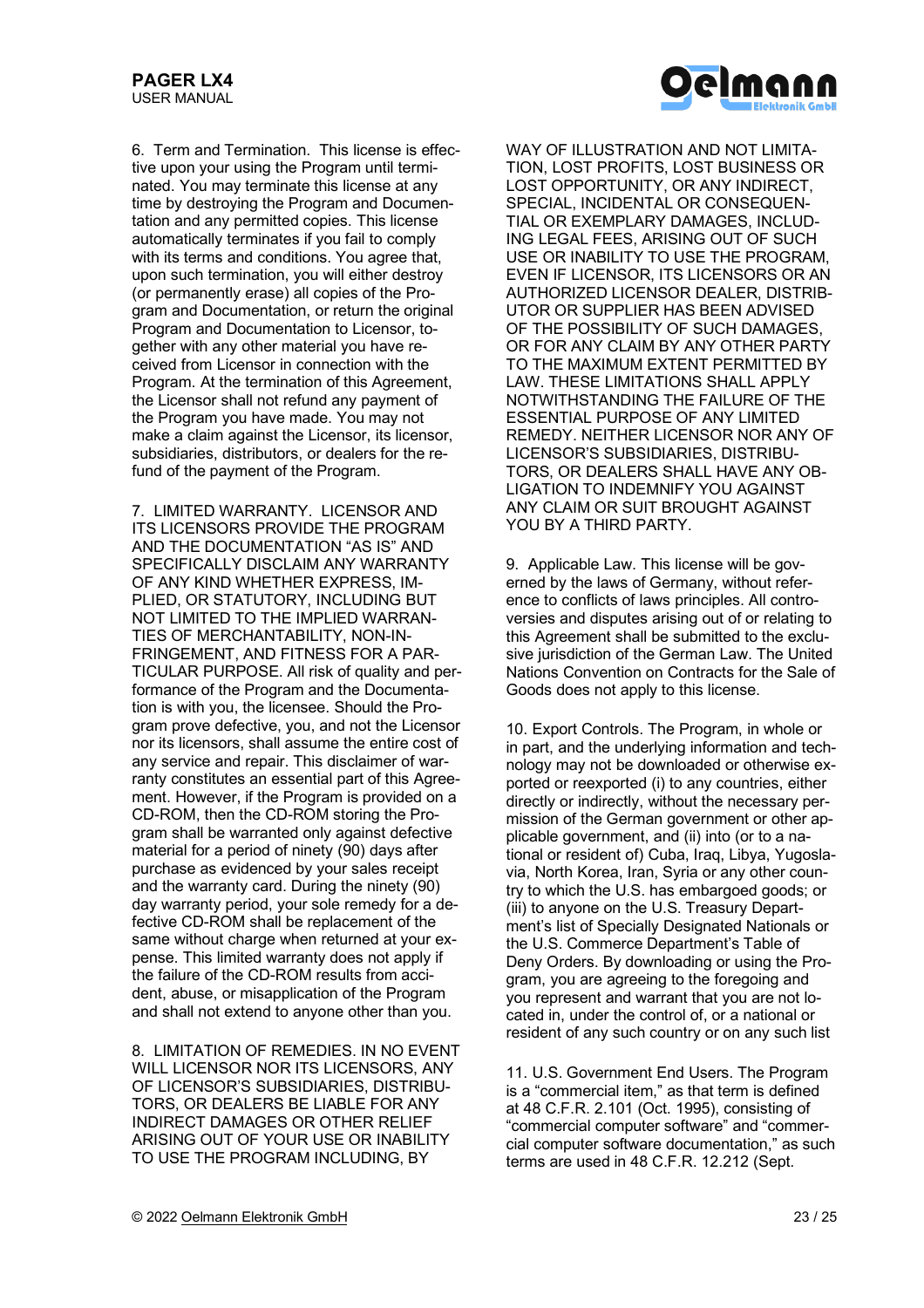

1995). Consistent with 48 C.F.R. 12.212 and 48 C.F.R. 227.7202-1 through 227.7202-4 (June 1995), all U.S. Government end users acquire only those rights in the Program and the Documentation that are provided by this Agreement

12. No Other Agreements. This Agreement constitutes the entire agreement between the parties concerning the Program and the Documentation and supersedes any other written or oral agreement

13. General Provisions. If any part of this Agreement is found void and unenforceable by any law or court, such provision shall be null and void. However, all the remaining parts of the agreement shall remain in full force and effect

14. JURISDICTION SPECIFIC EXCEPTIONS TO TERMS ABOVE

14.1 Limited Warranty for software purchaser within the Federal Republic of Germany only. If the Program was purchased by you within the Federal Republic of Germany, there shall be a warranty period of 24 months starting with the passing of the risk (handover of the Program). In case of defects of the Program, the warranty shall be affected by subsequent rectification or substitute delivery. If the subsequent rectification fails or if the substitute delivery also contains a defect or if Licensor does not meet its subsequent delivery or substitute delivery obligation within a reasonable period then you shall be entitled to a reduction of the purchase price

or recession of the contract for the Program. The risk and costs of transport for the return of the defective CD-ROM shall be borne by Licensor.

14.2 Limitation of Remedies for software purchasers within the Federal Republic of Germany only. If the Program was purchased by you within the Federal Republic of Germany, Licensor or its licensors shall not be liable to you for any loss or damage or compensation arising from Licensor's failure to comply with its warranty obligation, with any of its contractual or pre-contractual obligations or for any delay or non-performance except such failure was caused due to wilful default or gross negligence of Licensor or its authorized managerial staff. This shall not apply in any cases of product liability or trespass to a person. Licensor or its licensors shall be liable to you for any breach of substantial contractual obligations limited to the reasonably foreseeable damage sustained by the customer.

14.3 Applicable Law. If the Program was purchased by you within the Federal Republic of Germany, the laws of the Federal Republic of Germany shall govern the legal relationship between Licensor and you. The application of the United Nations Convention on Contracts for the International Sale of Goods (CISG) is excluded.

14.4 General Provision. This warranty shall not apply in any case of amendment or alterations of the Program made by you.